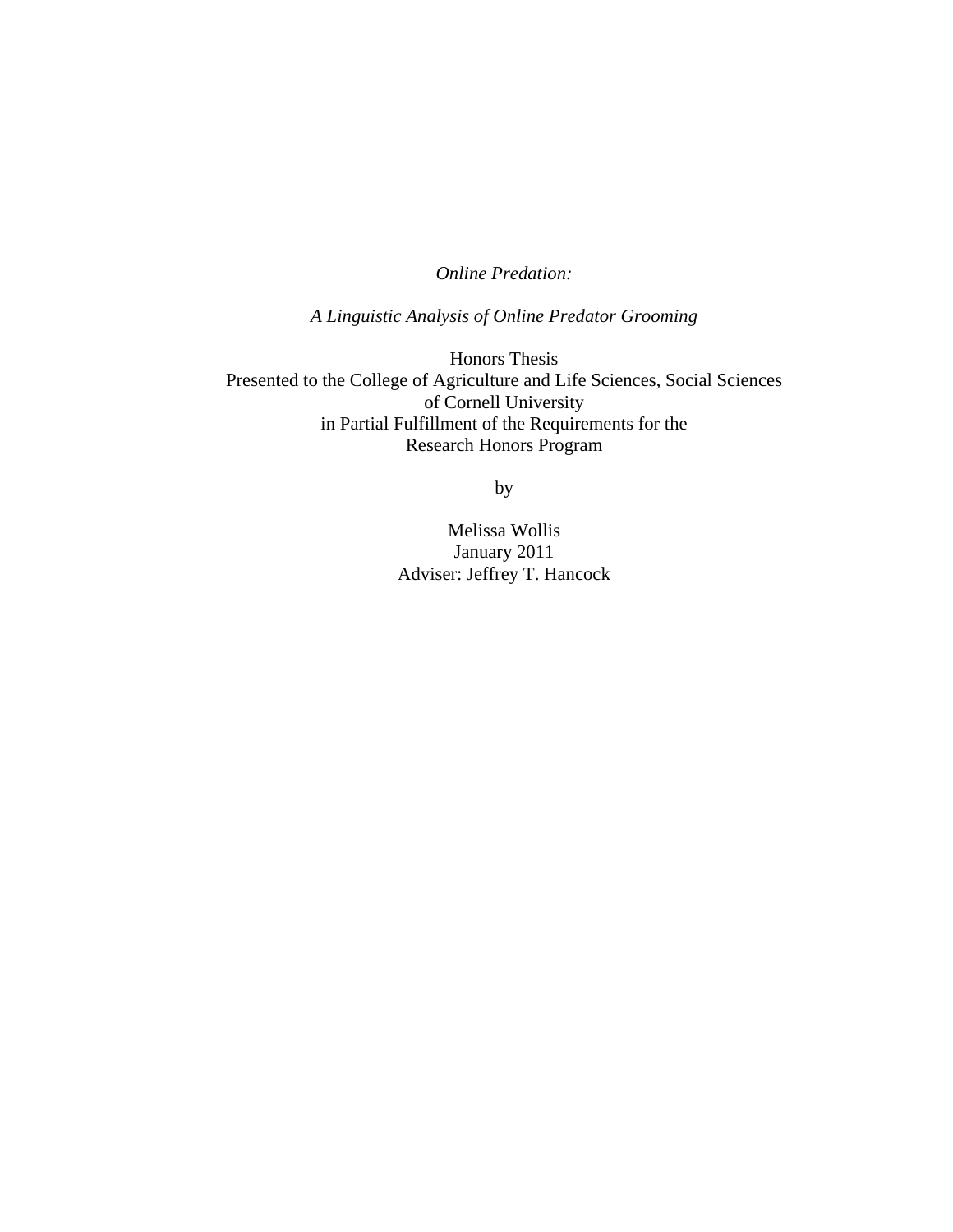#### *Acknowledgements*

 I would like to thank several people, without all of whom this project would not have been possible.

 First, I would like to thank my adviser, Jeff Hancock. I have had the privilege of working with Professor Hancock since my freshman year at Cornell and I have learned so much from him. Not only has Professor Hancock instilled an incredible love for research within me, but he has also inspired and motivated me to take my work to the next level and never give up in the face of a challenge. This is something that I will take with me in future endeavors.

 I would also like to thank Marc Silberman and Mark Thomas for their hard work and dedication in helping me prepare the chat transcripts for computerized text analysis. It was tedious at times and I truly appreciate the work they produced. Without them I would not have been able to prepare all of the files in such a short time.

 A big thanks the entire Communication Department, as well, for making my time at Cornell an unforgettable experience. I truly enjoyed every course and that it is all because of each professor's passion and commitment to education and the communication field.

 I want to also thank my parents, Marc and Denise Wollis, for all of their support, not only while completing this project, but throughout my entire time at Cornell. They instilled in me a desire to constantly work hard to achieve my goals and it is that perseverance that has helped me to be successful.

 Lastly, I would like to thank the College of Agriculture and Life Sciences Research Honors Program Social Science Committee for granting me the opportunity to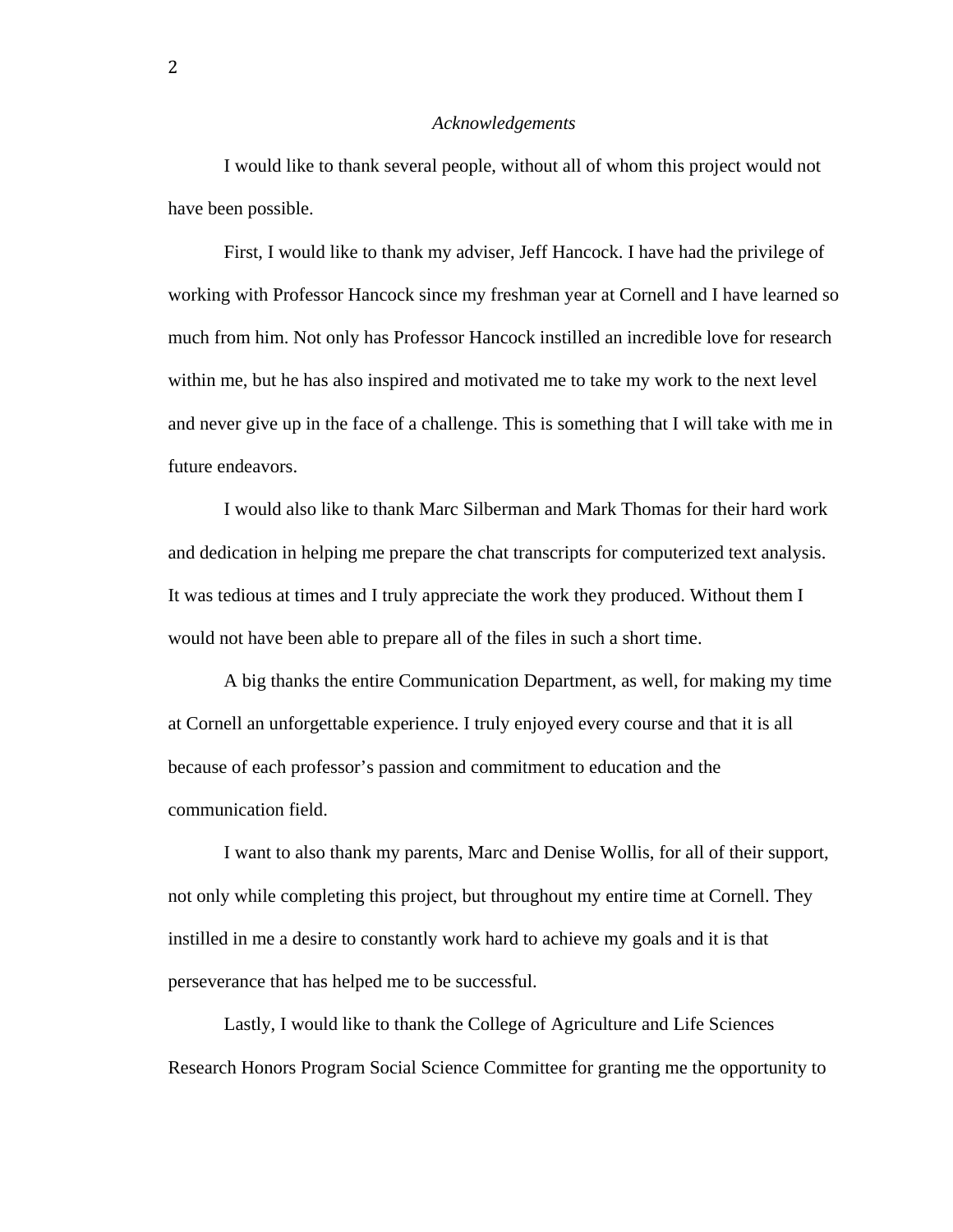carry out this research. Completing this project has been one of the most rewarding experiences of my Cornell career and it is something that I will remember forever.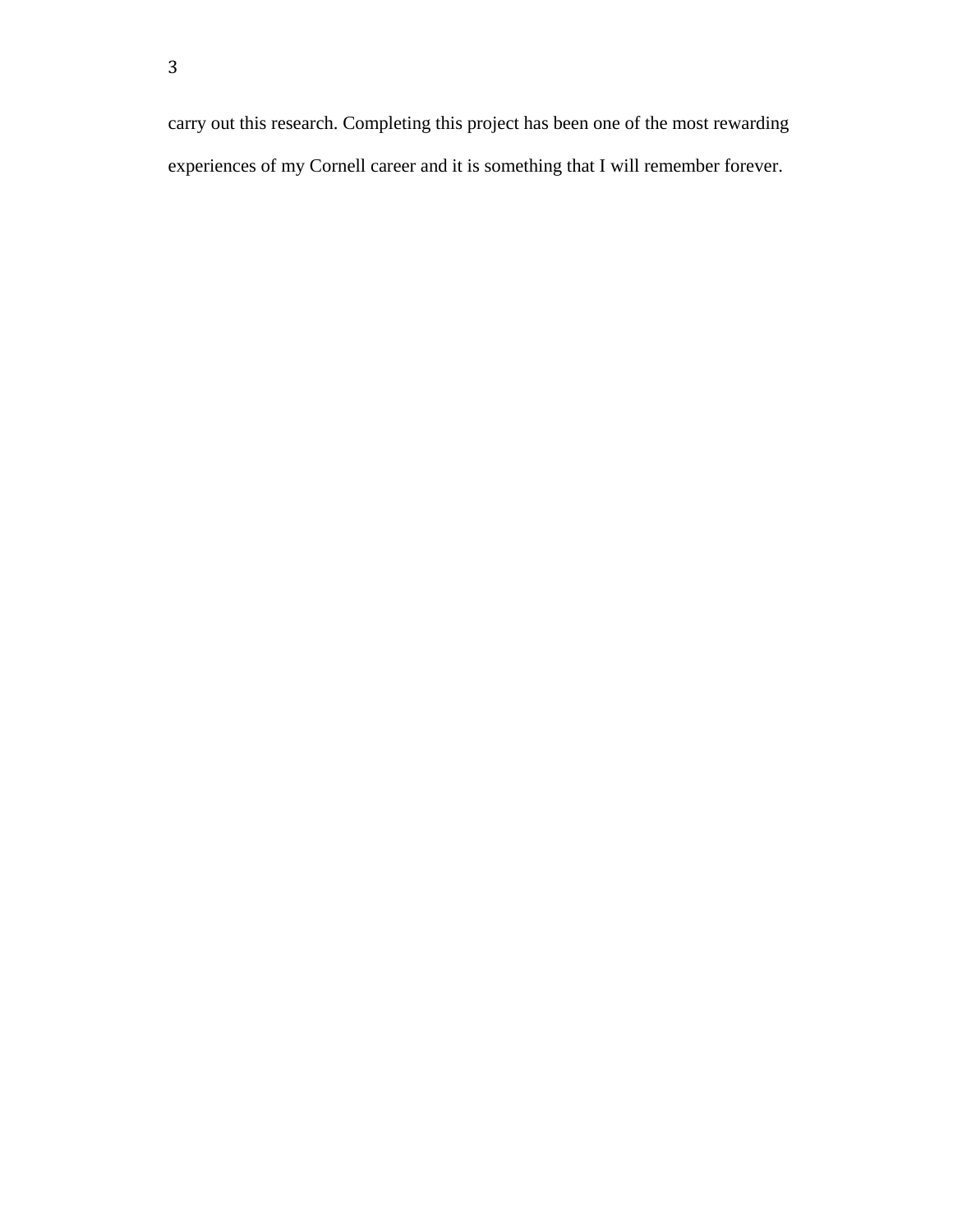### *Abstract*

Current theory about online sexual predation suggests that predators engage in a grooming process with their victims. Grooming consists of three main stages: friendship and relationship forming, risk assessment and exclusivity, and sexual. This thesis examines whether predators utilized different patterns of language use across each of the stages that can be identified through computerized text analysis. The transcripts of 43 convicted predators were spliced into three equal sections according to word count and a computerized text analysis was performed to look at the different types of language that are expected in each stage based on grooming. The results reveal that predator language differs significantly throughout the three stages of grooming, and that the grooming stages can predict language patterns that are used most frequently in each stage. The theoretical and practical implications of these findings are discussed in terms of grooming theory and the use of computerized text analysis to identify predators and educate youth.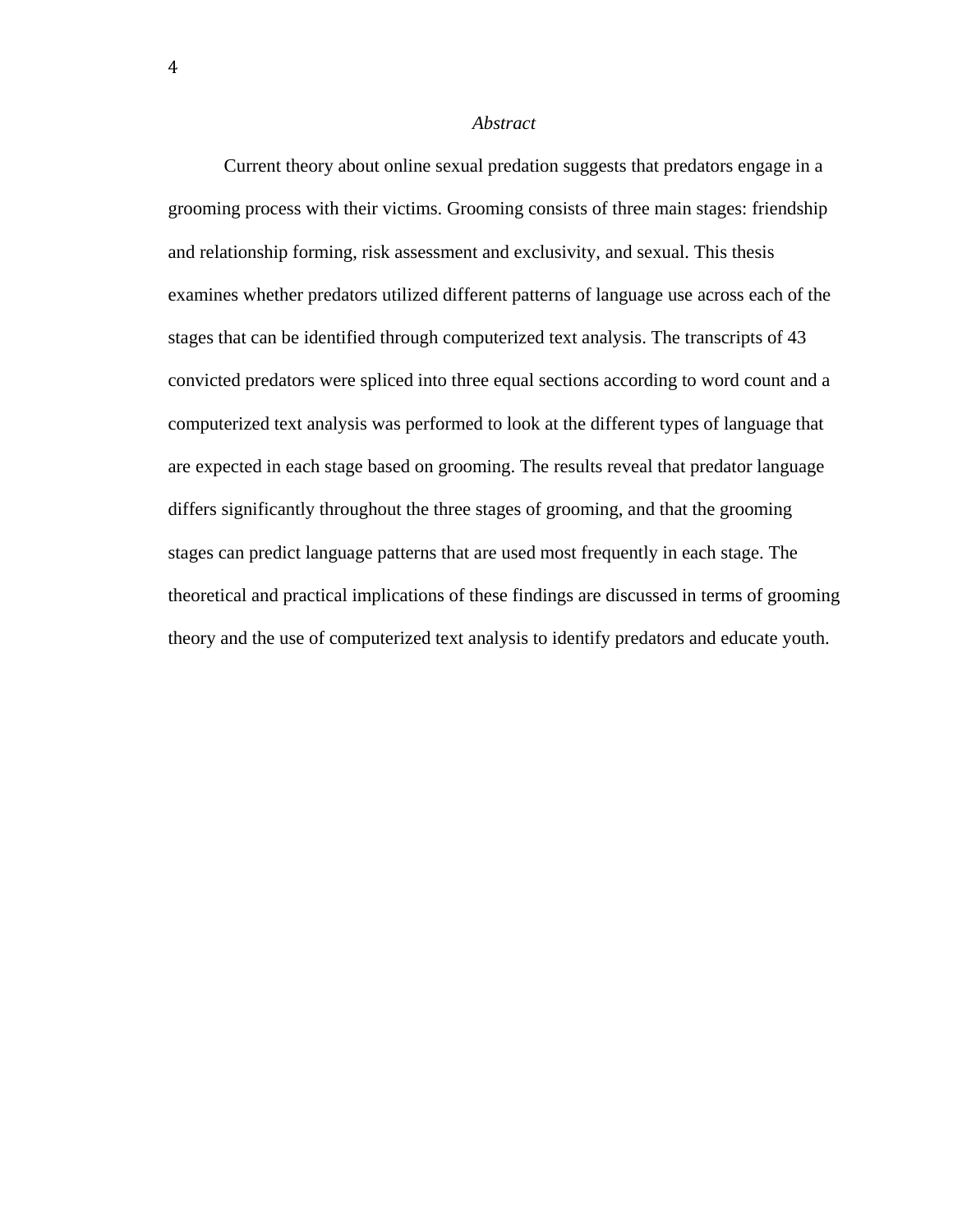### *Introduction*

With the continued growth and use of the Internet to communicate with people all over the world, the issue of sexual predation is a concern for many. A national survey conducted in 2001 shows that about one in five youth are solicited for sex annually online (Mitchell, Finkelhor, & Wolak, 2001). The survey also reveals that five percent of the surveyed youth received a sexual solicitation that made them very afraid or upset. Lastly, it depicts that three percent of the youth acknowledged getting messages requesting offline contact. A later study conducted by Mitchell, Finkelhor, & Wolak (2008) reveals that from their previous survey in 2001 to 2006 there was a twenty-one percent increase in the number of predators arrested for soliciting youth online for sex. These numbers have become progressively worse, with more than 700,000 registered sex offenders in the United States as of June 2010 (National Center for Missing & Exploited Children, 2010).

 The Internet has transformed how people interact with one another. Particularly with the younger generations, it has become socially acceptable to form relationships with people online (Wolak, Mitchell, & Finkelhor, 2003). In terms of the relationships young people form online, a central concern is that people are masquerading as other individuals with similar backgrounds in order to establish a framework to gain access to the youth with the intent of sexually abusing them (Dombrowski, LeMasney, Ahia,  $\&$ Dickson, 2004). According to the U.S. Department of Justice, more than 77 million children use the Internet and the Web provides potential access to them for sexual predators.

 Not only does sexual abuse harm youth physically, but it can also have an adverse impact on a child's cognitive, academic, and psychological development (Dombrowski,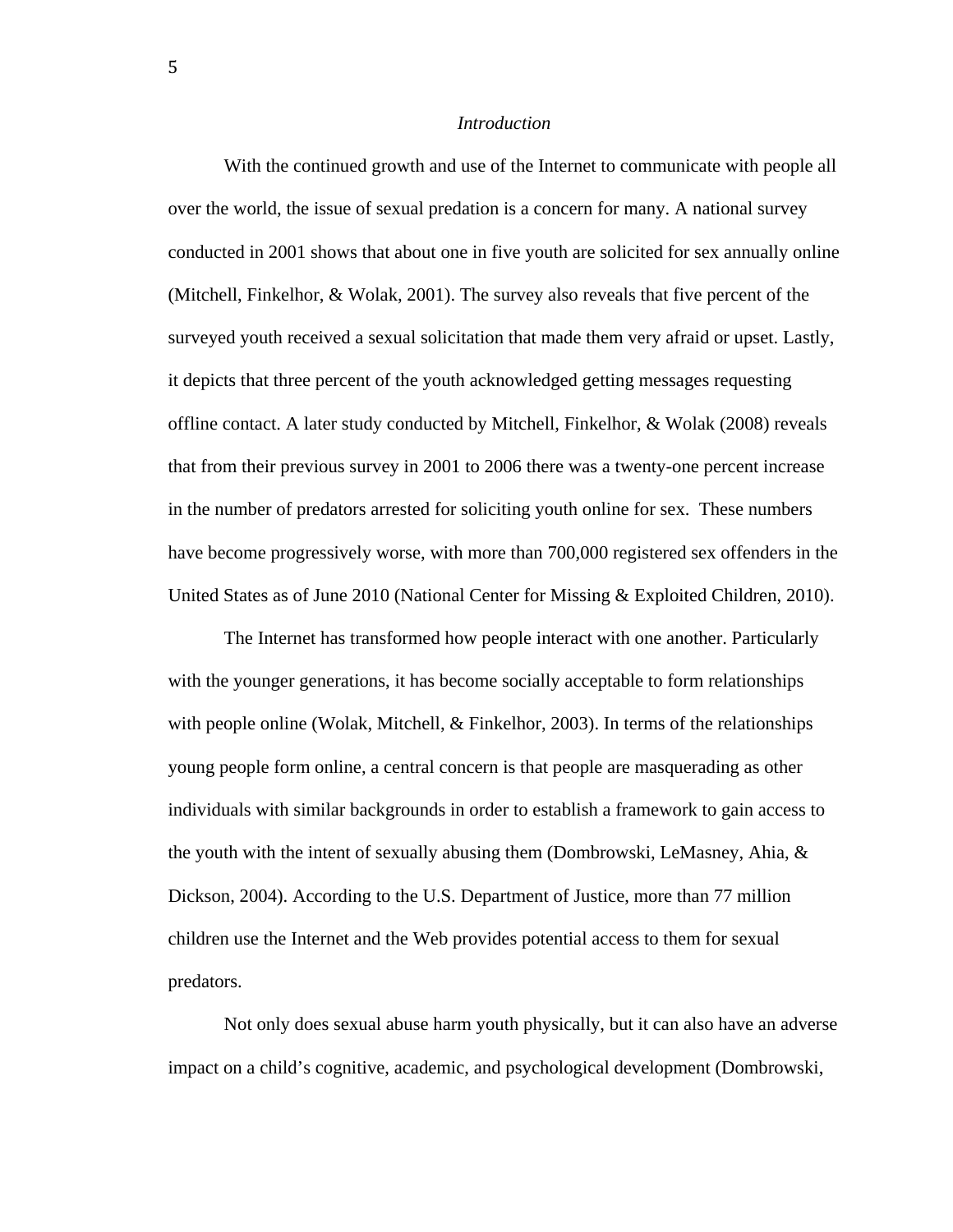2003). For these reasons, it is important we understand the patterns that predators use in their interactions online and that children are educated about predators. The present study seeks to identify if the language predators use in online chat rooms matches a particular communication pattern called *grooming.* 

### *Grooming & Luring*

Do online predators communicate in a way that is distinct from other people? Two communication theories suggest that online predators use distinct techniques in order to convince their victims to engage in a sexual relationship. The first theory, *Luring*, suggests that predators first must gain access to the victim, then they engage in a cycle of entrapment, followed by the predator communicating the desire for sexual acts, and finally the outcome is sexual abuse (Olson et al., 2007). The cycle of entrapment is key to the success of the predator. During this time the predator must create an element of deceptive trust. In order to accomplish this the predator will first groom, then isolate, and lastly approach the victim about sex (Olson et al., 2007). To facilitate grooming the predator desensitizes the victim to sexual contact. Sending a semi-sexual photograph or talking about watching children changing their clothes can achieve this. The predator will also suggest somehow that if the victim were to engage in sexual acts with the predator their life will be better for it. The predator then tries to isolate the victim both physically and mentally. The predator wants to separate the victim from their family and friends so they can step in to fulfill that role and wants to attempt to physically isolate the victim so they can meet up. The final step before initiating sexual contact is to approach the victim to see if sexual contact is possible. The predator may suggest different sexual things they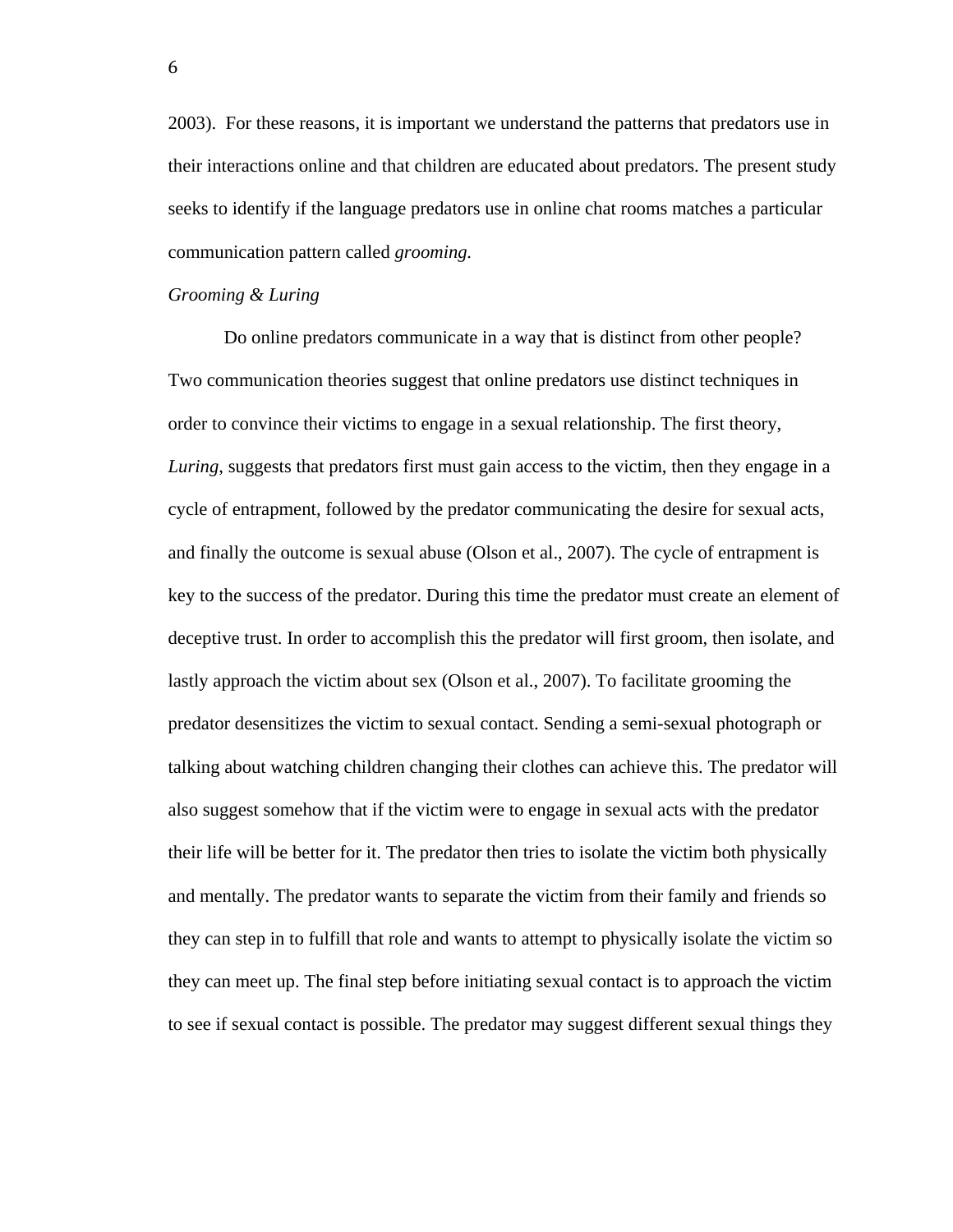could do, such as foreplay. If there is a positive response from the victim, the predator will move forward (Olson et al., 2007).

The second theory, *Grooming*, suggests that predators entrap their victims by befriending them through instilling confidence and trust. Once the relationship is perceived to be strong enough, the predator will make sexual advances and attempt to meet with the victim (Gillespie, 2004; O'Connell, 2003). Researchers have debated the exact nature of grooming for several years. In 1995 Howitt suggested that grooming theory was similar to adult courtship. Later, Gillespie (2004) implied that grooming theory is when the predator befriends a child in an attempt to gain confidence and trust, enabling them to sexually abuse the child. Rachel O'Connell (2003) presents a five stage process that seems most probable: friendship forming, relationship forming, risk assessment, exclusivity, and sexual. The grooming stages that O'Connell presents are specific and provide clues about the types of language that one would expect predators to use.

## *Grooming*

 Grooming theory (O'Connell, 2003) suggests that it may be possible to use language to identify online sexual predators. According to O'Connell (2003, p. 6), Grooming theory is a course of conduct enacted by a suspected predator, which would give a reasonable person cause for concern that any meeting with a child arising from the conduct would be for unlawful purpose. This theory presents the claim that by applying affinity-seeking strategies, sexual desensitization, and information-seeking strategies the predator will be able to develop a relationship with a victim that results in need fulfillment (Harms, 2007).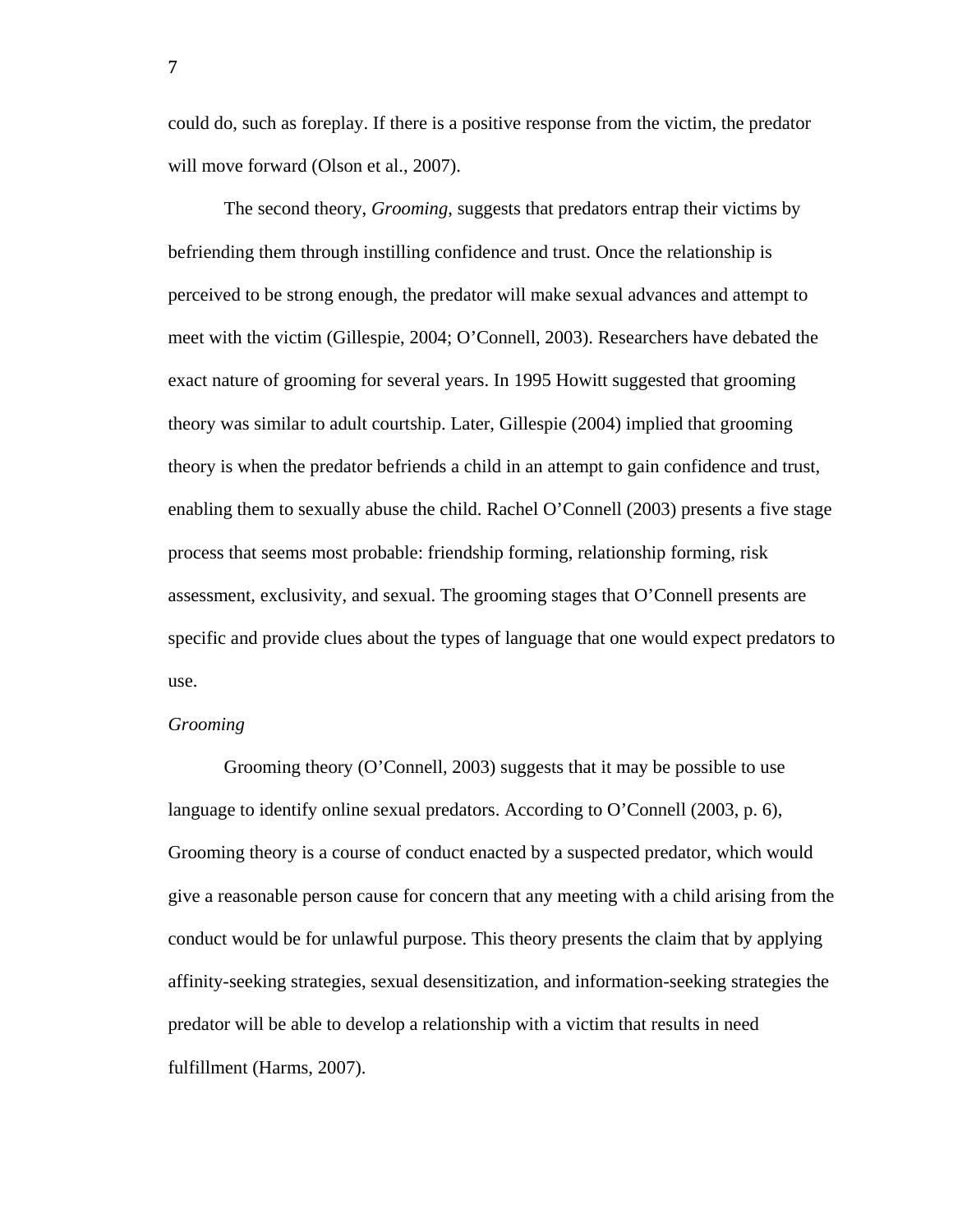There are five stages of grooming, each of which has clear differences in the patterns of behavior throughout each one (O'Connell, 2003). Although there are defining stages of the grooming process, it is not clear how predators move through them. Some predators spend more time in one stage than another, and as a result, the order and number of stages will vary. In many cases these differences are implications of the predator's motivations (O'Connell, 2003).

*Friendship Forming Stage.* The friendship forming stage comprises of the predator getting to know the victim. The time in this stage may vary greatly from predator to predator depending on how long it takes them to establish a relationship. Furthermore, this stage may be re-enacted a number of times depending on the level of contact the predator maintains with the victim (O'Connell, 2003). At this point it is reasonable to say that the predator may ask for a picture of the victim, but nothing sexual will be brought up.

*Relationship Forming Stage.* The relationship forming stage takes the friendship stage to the next level to form a deeper bond with the victim. During this stage it is expected that the predator will engage with the victim in discussing their friends, family, school and social life. Not all predators will necessarily spend time in this stage. Usually it depends on whether the predator is planning on remaining in contact with the victim over a period of time. If this is the case, the predator almost tries to become like the victims "best friend." If not, the relationship forming stage is brief and then scattered throughout the conversation (O'Connell, 2003).

*Risk Assessment Stage.* The risk assessment stage is the part of the conversation where the predator will inquire about the child's location and if there is anyone else

8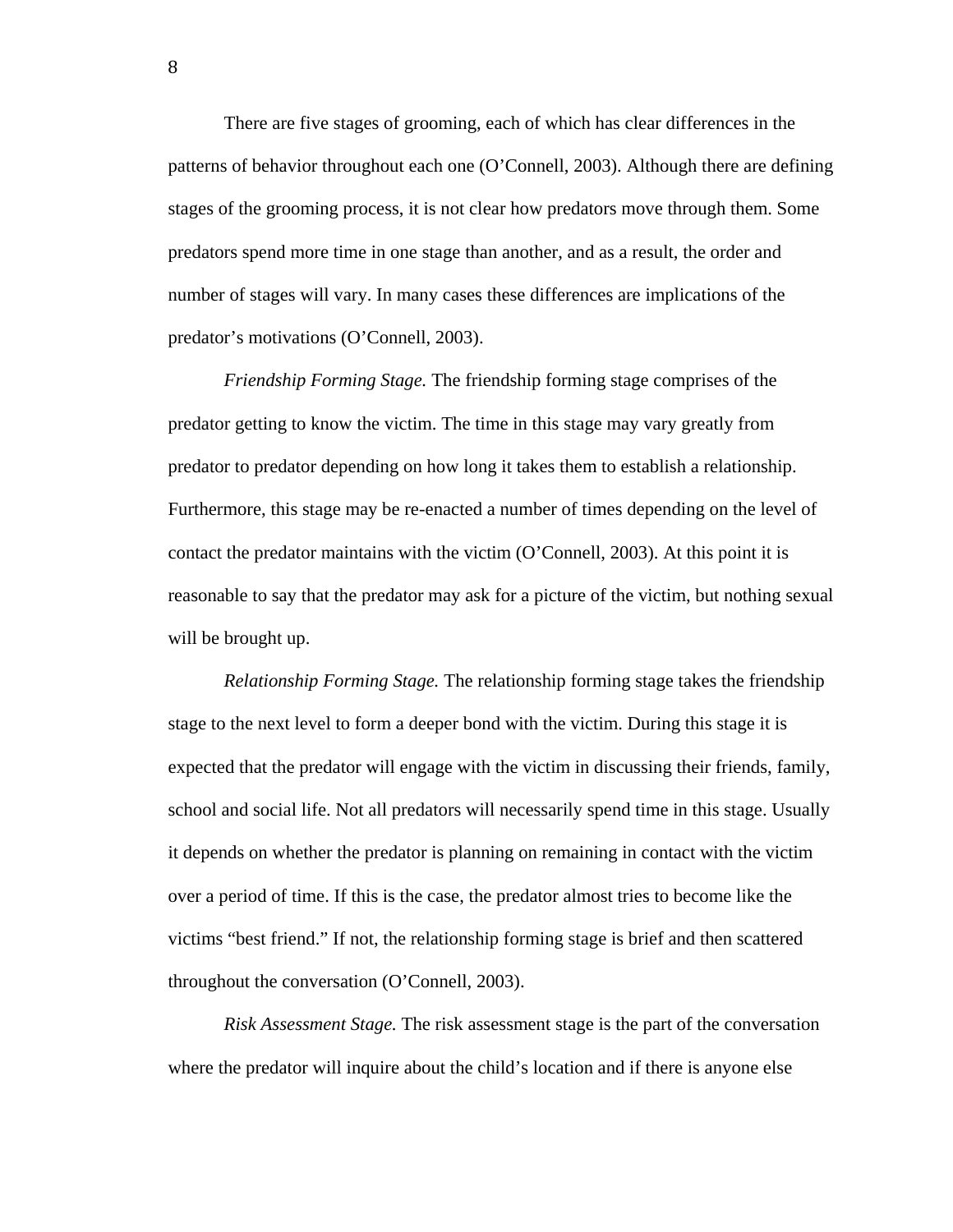around (O'Connell, 2003). This is the predator's way of trying to decide the likelihood of getting caught by the victim's guardian. This stage is also where the predator starts to test the waters and see if they will be able to get the need fulfillment they are looking for from the victim (Harms, 2007).

*Exclusivity Stage.* The exclusivity stage usually demonstrates a turning point as far as the context of the conversation. At this point the predator tries to establish an element of trust with the victim. The predator attempts to make their interactions take on characteristics of mutuality (O'Connell). The predator wants the victim to feel like they can tell the predator anything and have no one else know about their relationship. This exclusivity makes the predator feel more comfortable that they will not get in trouble for their actions. When the predator is clear that the victim trusts them they typically move on to more intimate and sexual topics (O'Connell, 2003).

*Sexual Stage.* The sexual stage can be initiated with questions inquiring information about the extent of the victim's past sexual experiences. The introduction of the stage may feel harmless to the victim since there is typically a level of trust established between the victim and the predator, but the conversation can quickly get intense. Most children are not usually accustomed to conversations of this sort and therefore it can be difficult for them to navigate the conversation (O'Connell, 2003).

 The sexual stage is where the most distinctive differences in conversational patterns occur (O'Connell, 2003). In several cases the direction of the conversation throughout this stage depends on whether the predator plans on continuing conversation with the victim. If so, the predator is more likely to ease into the sexual advances and focus on the sense of trust and "love" between the two of them (O'Connell, 2003). On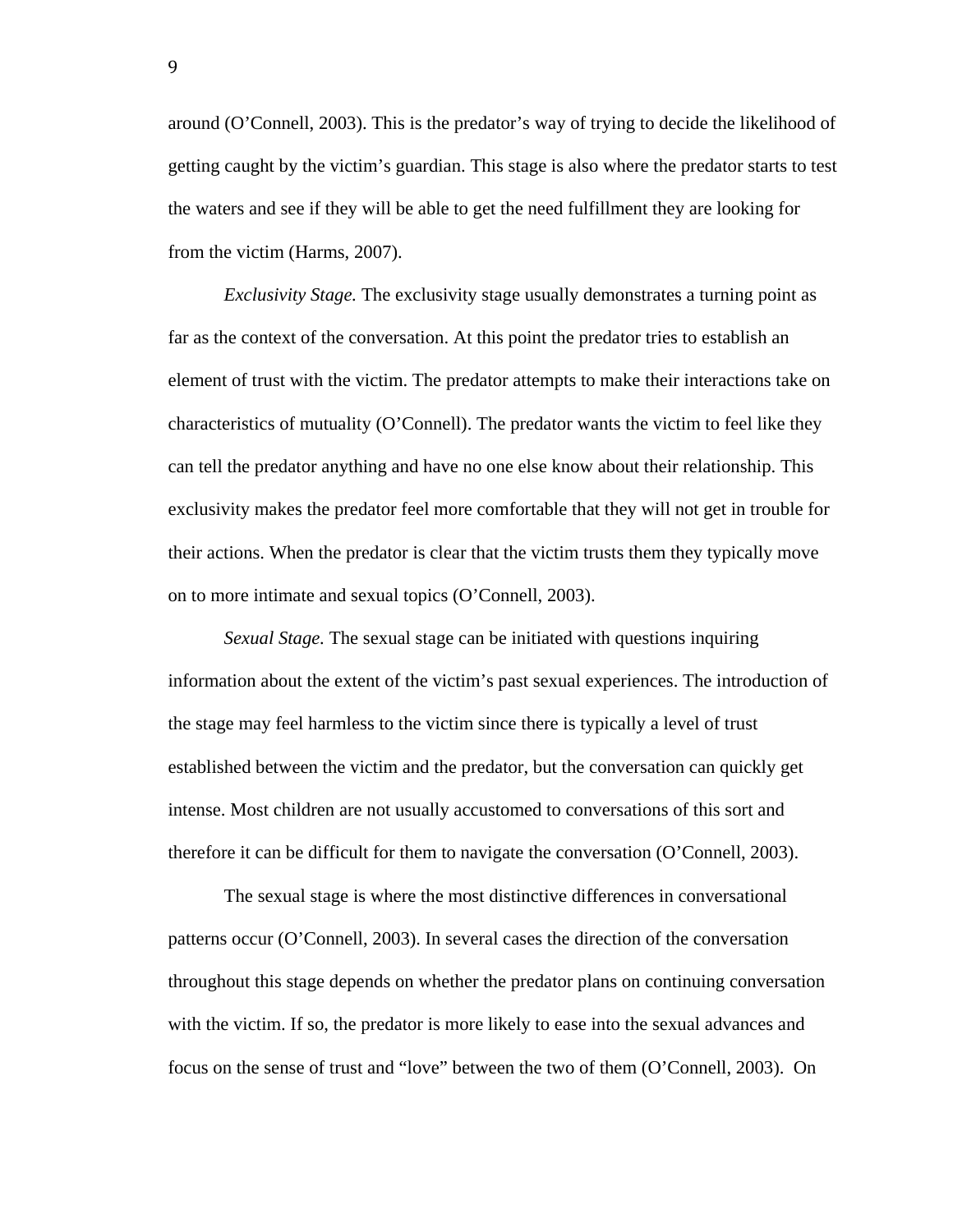the other hand, some predators might jump right into asking if the victim would be willing to perform certain sexual acts on the predator. The predator may take on the role of a "mentor" who will guide the victim to a greater understanding of their sexuality (O'Connell, 2003). If the predator gets the impression that the victim is uncomfortable in any way it may mean that their relationship has been compromised. In this situation the conversation will change toward expressions of remorse and regret in order for the predator to try to re-establish the relationship with the victim (O'Connell, 2003). These sexual patterns of conversation are typically followed by a request for a face-to-face meeting. At this point the conversation turns to get information about when and where the predator will be able to meet up with the victim (O'Connell, 2003).

### *Computerized Text Analysis*

Text analysis has its roots with Freud in the early 1900s. Early researchers, like McClelland, found that stories people told in response to certain prompts could provide important clues to their need for achievement. Trained raters would code the transcripts and tag words and phrases that related to what the researchers were studying (Tausczik & Pennebaker, 2010).

In the late 1960s Philip Stone and his colleagues produced the first computerized text analysis program in psychology. The program depended on a series of specially developed algorithms. Stone's program adapted McClelland's coding schemes to be applicable to any open-ended text. This program has helped distinguish mental disorders and evaluate speeches; however, it had its limitations (Tausczik & Pennebaker, 2010).

Several previous pieces of research have shown that it is possible to distinguish people based on the way they speak using the computerized text analysis approaches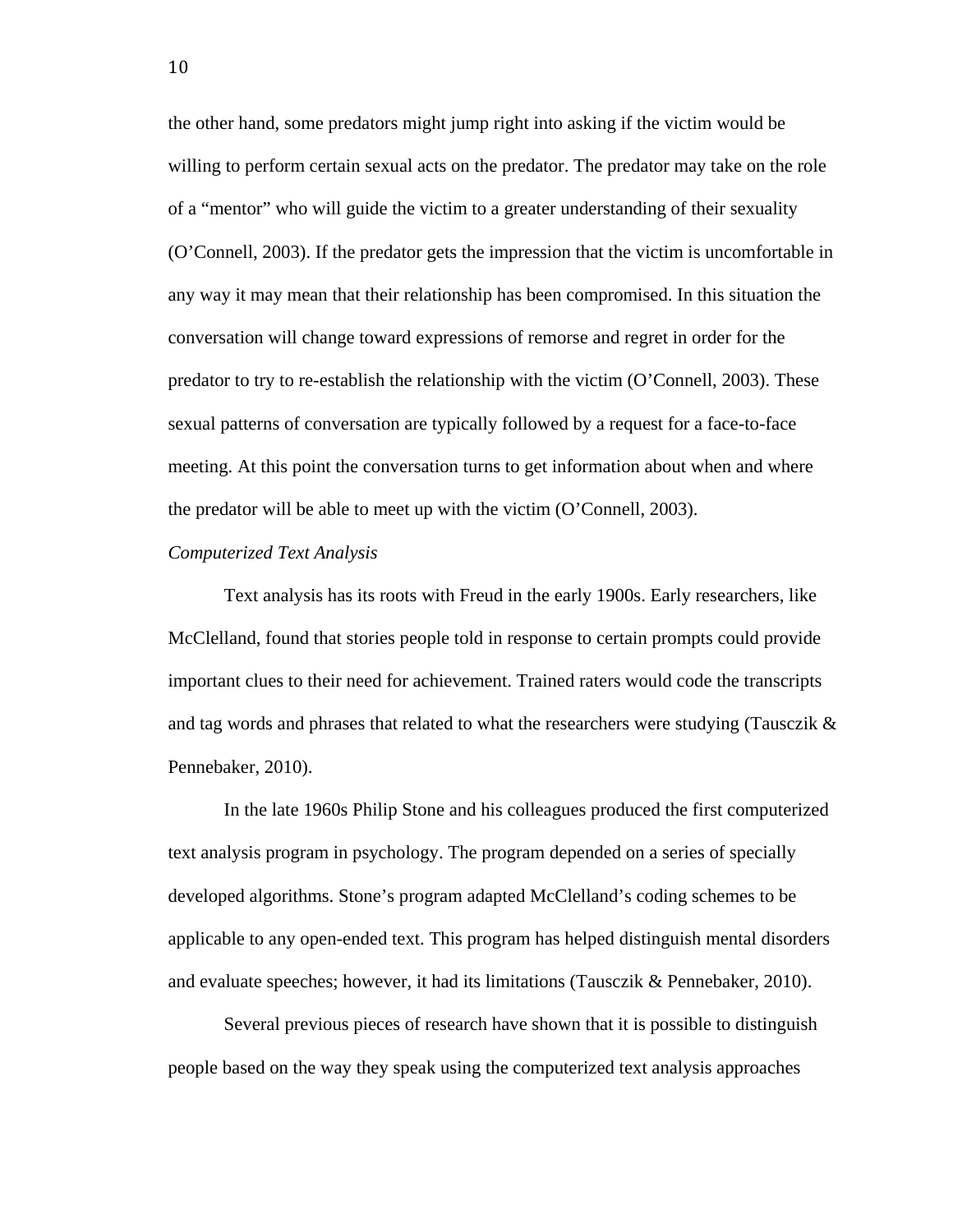described above, and these studies suggest it should be possible to do the same with predators. For example, a study by Woodworth, Hancock, and Porter (in press) looked at how language is related to psychological issues, such as psychopathy. Their study found that individual psychological differences can be detected in language patterns. The study analyzed and compared the language of felons convicted of homicide that were either classified as psychopathic or not psychopathic. Their results showed that psychopaths displayed an increased use of the past tense, suggesting that psychopaths are emotionally more distant from their crime than non-psychopaths. Furthermore, psychopaths used significantly more subjunctives and subordinating clauses ("as if" and "because"). An analysis of these phrases suggests that psychopaths have a more instrumental (planned) approach to their crime, while most other homicides are reactive (Woodworth, Hancock and Porter (in press)).

Another study by Stone and Pennebaker (2003) showed that people speak differently throughout their lifespan and that it is possible to estimate a person's age group based on the language they choose. For instance, at different ages pronoun patterns appear to change. Their study shows that as age increases there is a sharp decline in the use of first-person singular pronouns. Furthermore, they found that with age the use of negative words declines and there is a large increase in the amount of positive emotion words used from ages 55-plus.

#### *The Present Study*

 This study will analyze convicted predator chat transcripts to determine if predators speak in a way that makes them identifiable. In order to test this, a computerized text analysis will be done to see if predator language is consistent with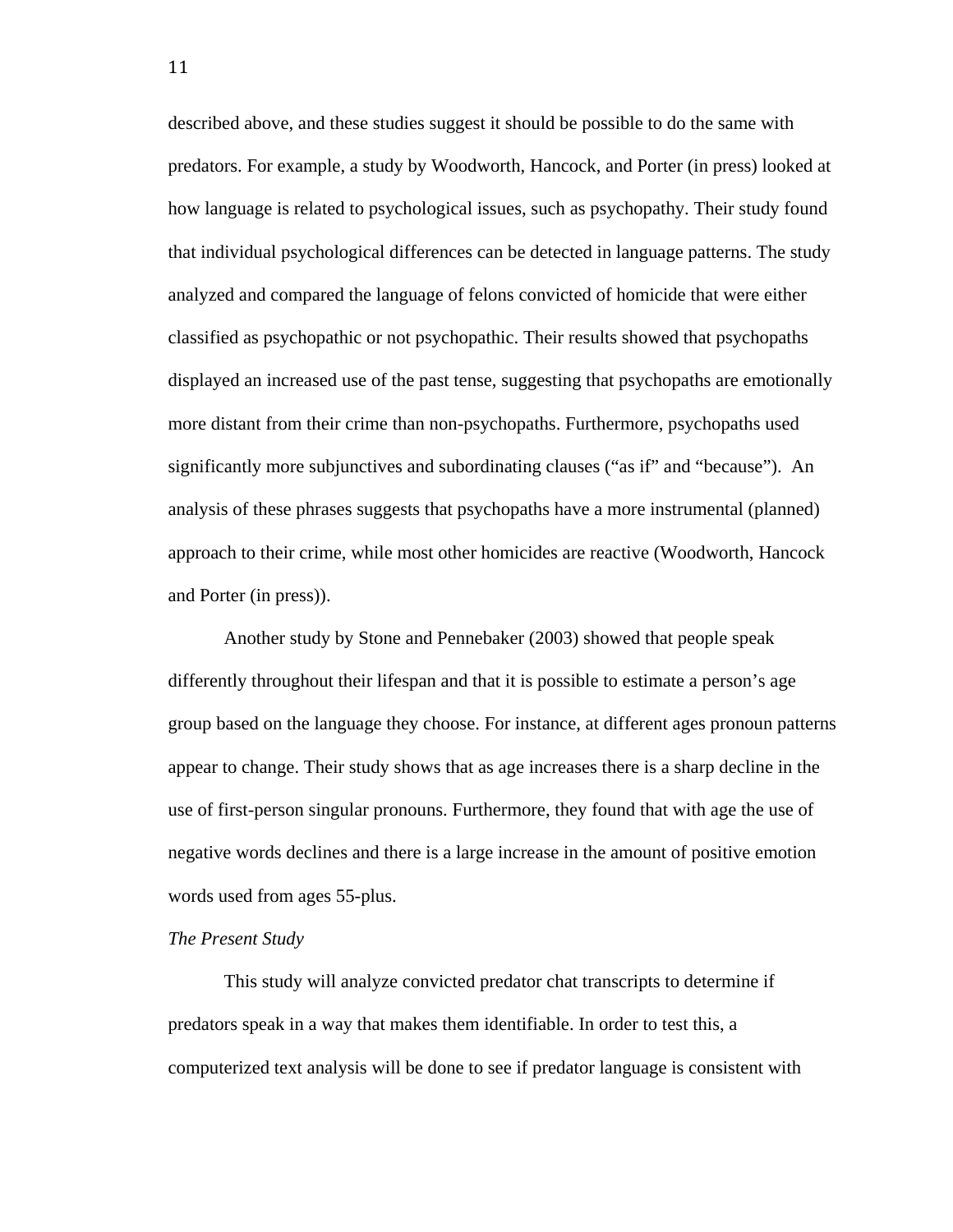what the stages of grooming theory suggest. According to grooming theory, predators should use certain language at different times throughout their conversations. There are five stages of grooming, however, O'Connell (2003) makes it clear that in many cases the predator will engage in more than one stage simultaneously. Based on this observation, this study will use a three-stage model for analysis. There are three main hypotheses, one of which corresponds to each of the three stages. During the first stage, which consists of friendship and relationship forming, it is predicted that the predator will use language that makes it possible to gain information about the decoy's friends, family, and social life. Throughout the second stage, comprised of risk assessment and exclusivity, the predator's chatspeak should reflect their efforts of establishing need fulfillment and ensuring that they will not get caught for interacting with an underage individual. The final sexual stage proposes that the predator will make use of language that allows them to determine what specific sexual acts they will get from the relationship and arrange a meeting.

#### *Method*

## *Predator- Decoy transcripts database*

 The transcripts were gathered from a website managed by *Perverted-Justice*, a non-profit organization committed to catching and exposing online sexual predators. In 2003 they launched the website www.pervertedjustice.com where adult volunteers enter online chatrooms pretending to be adolescents. While in the chatroom the "decoy" waits to see if an adult initiates a conversation with them. If the conversation turns sexual the decoy plays along and sets up a meeting time and place with the individual, now "predator." The decoy then contacts the police to make the arrest. Once the predator is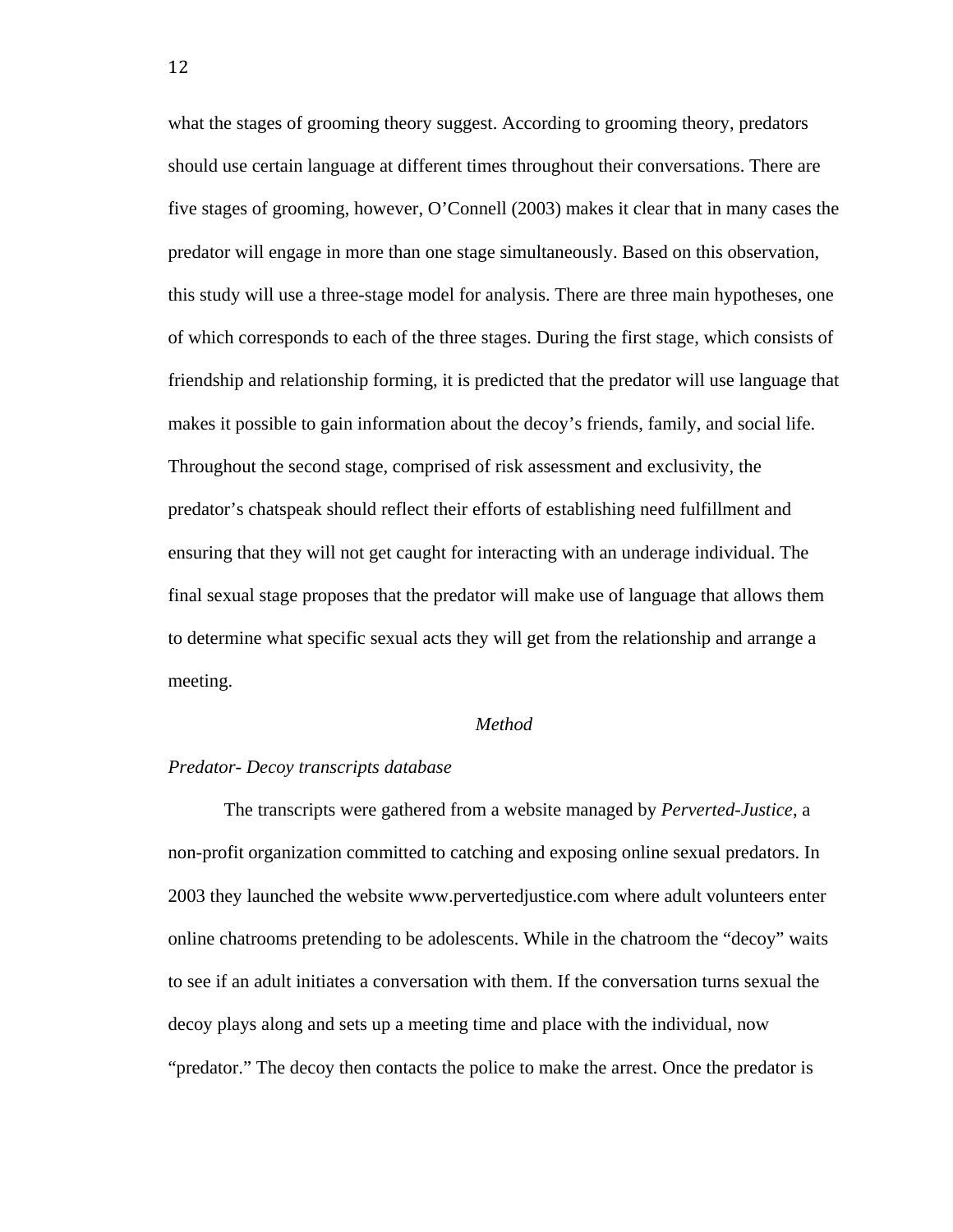convicted, Perverted Justice makes the chat transcripts public on their Web page. As of November 2010 Perverted Justice had made more than 500 convictions. In 2008 43 predator and decoy pairs were randomly selected and downloaded for analysis. All of the 43 predators are men whose ages ranged from 25 to 54 and were convicted all over the country.

### *Procedure*

Once downloaded, the transcripts were manually separated into different text files: one with the predator's commentary and another with the decoy's statements. For the purpose of this study, we were only concerned with the predators' language. The transcripts from each predator were divided into three equal parts, based on word count, to represent the different stages of the grooming process. Even though theory suggests that there are five stages of grooming, O'Connell (2003) suggests that often predators will engage in multiple stages at one time. For instance, it is very plausible that the predator engages in friendship forming and relationship forming simultaneously and the same with the risk assessment and exclusivity, which is why the conversations were split into three parts. Splicing the text files into three equal parts is a rough but fast measure to test if the predator-decoy interactions follow the predicted patterns based on the grooming process.

In order to analyze the language from the chat transcripts, the files were run through a computer program called Linguistic Inquiry and Word Count (LIWC). LIWC is a program that counts words in psychologically meaningful categories. LIWC has two main components: the processing feature and the dictionary (Tausczik & Pennebaker, 2010). The processing feature opens several text files and goes through them word by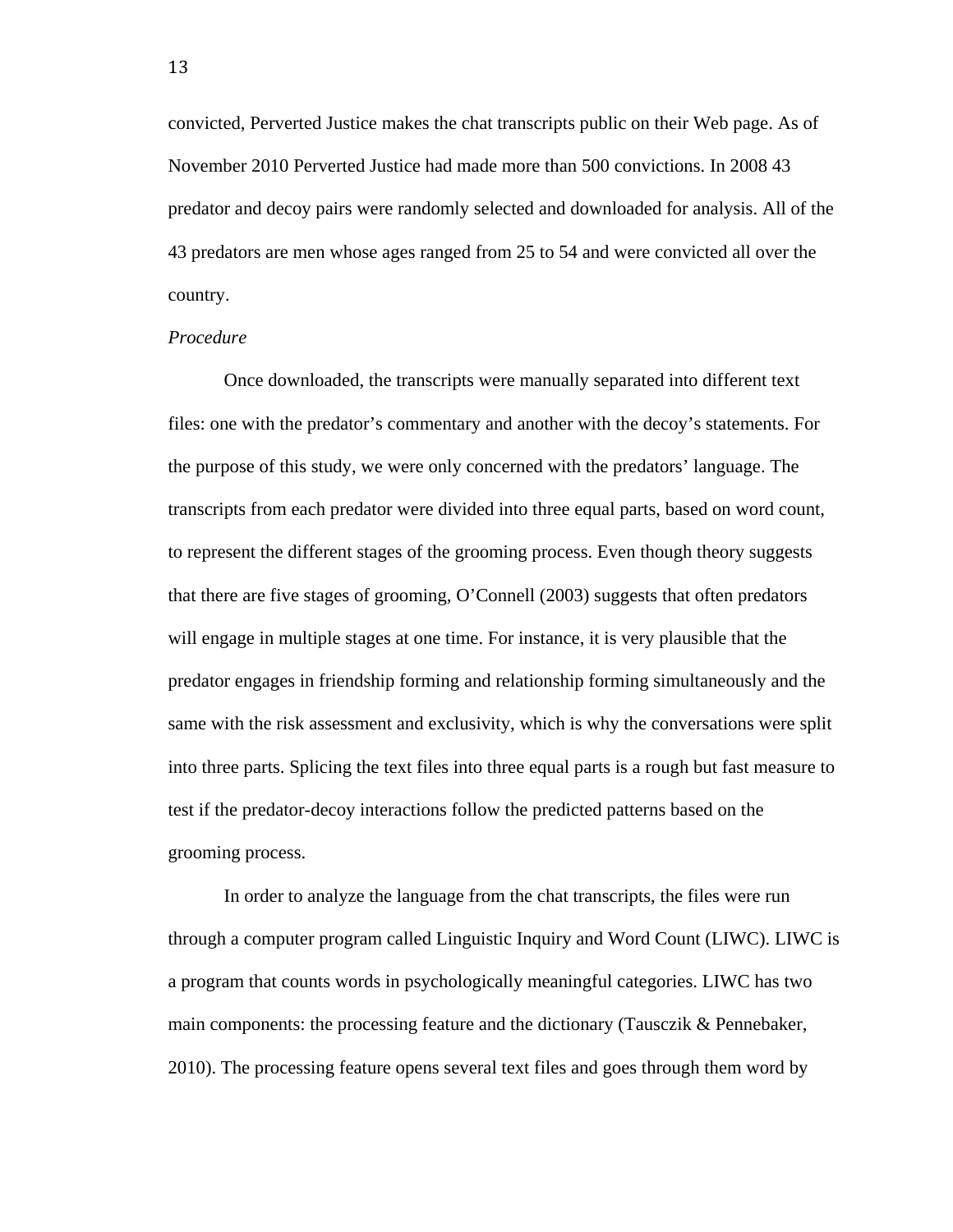word. Each word is then compared to the dictionary. The dictionary is made up of a collection of words that represent particular categories. LIWC counts how many times words relevant to a particular language category are used in each document (Tausczik & Pennebaker, 2010).

### *Transcript Coding*

For this study several different language categories were used to represent the different phases of grooming based on what we expect to see in each stage. During the Friendship and Relationship Forming stage grooming theory suggests that the predator engages the decoy in conversation about their life in an attempt to form a trusting bond. The language categories selected to analyze this stage include social, friend, family, leisure, positive emotion, achieve, you, and home. The predator should use words in these categories more so in this stage than others because they are trying to gain information about the decoy. *Table 1* below lists examples of the words in the LIWC dictionary for each of the language categories.

Table 1

| Friendship and Relationship Forming Stage |                                                                                                                      |  |  |  |
|-------------------------------------------|----------------------------------------------------------------------------------------------------------------------|--|--|--|
| <b>LIWC</b> Word Categories               | Language Examples                                                                                                    |  |  |  |
| You                                       | You                                                                                                                  |  |  |  |
| Friend                                    | Friend, boyfriend, girlfriend, lover                                                                                 |  |  |  |
| Social                                    | Adult, anyone, personal, party, outsider, fight, story,<br>mentions, dating, helpful, phone, private, public, gossip |  |  |  |
| Family                                    | Aunt, brother, mom, dad, sister, uncle, family, folks                                                                |  |  |  |
| Money                                     | Income, store, value, rich, wealth, compensate                                                                       |  |  |  |
| Religion                                  | Church, God, heaven, hell, sacred, paradise                                                                          |  |  |  |
| Work                                      | Homework, office, school                                                                                             |  |  |  |
| Achieve                                   | Best, better, confidence, control, important, work                                                                   |  |  |  |
| Leisure                                   | Art, bands, game, hangout, sport, television, movie                                                                  |  |  |  |
| Home                                      | Bedroom, family, home, neighbor, rooms, kitchen                                                                      |  |  |  |
| <b>Positive Emotion</b>                   | Cares, casual, cherish, comfort, cute, nice, LMAO                                                                    |  |  |  |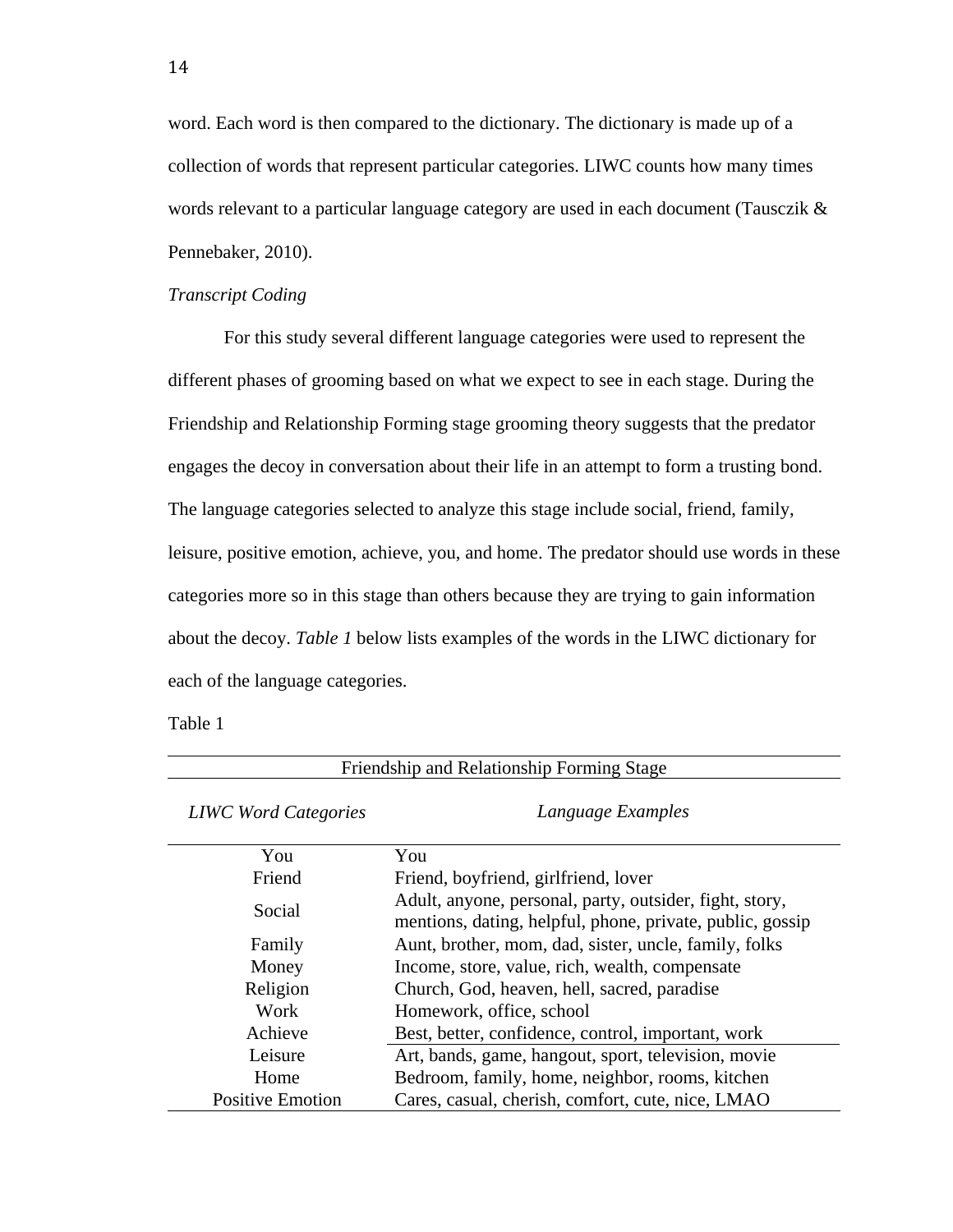Throughout the Risk Assessment and Exclusivity stage the predator wants to ensure that they will get the need fulfillment they are looking for from the decoy and that they will not get caught for connecting with an underage person. The predator will begin to introduce some sexual elements into the conversation to feel out what the decoy is comfortable with and how far they are willing to go sexually. Additionally, the predator wants to reaffirm the trusting relationship between the two of them and express that their relationship should be kept just between the two of them. Therefore the language categories considered for this phase consist of we, quantitative, negative emotions, negate, discrepancy, and sexual. *Table 2* below lists examples of words in each category. Table 2

| <b>LIWC</b> Word Categories | Language Examples                                                                                       |  |  |
|-----------------------------|---------------------------------------------------------------------------------------------------------|--|--|
| Negate                      | Needn't, neither, no, never, nope, nothing, shouldn't, wasn't,<br>won't                                 |  |  |
| We                          | We                                                                                                      |  |  |
| Quantitative                | Greatest, lots, part, same, somewhat, single, several                                                   |  |  |
| <b>Negative Emotion</b>     | Crap, cry, difficult, hate, heartbreak, tough, unimportant,<br>punish, sad, lose                        |  |  |
| Discrepancy                 | Could, couldn't, desire, hope, need, normal, ought, prefer,<br>rather, want, wish, would, wouldn't      |  |  |
| Sexual                      | Hug, hump, makeout, love, penis, prude, pussy, sex, vagina,<br>virgin, dick, breast, cock, fuck, orgasm |  |  |

### Risk Assessment and Exclusivity Stage

The Sexual stage is when the predator really gets into the sexual aspect of the relationship that they are looking for. Once the predator establishes what the decoy is willing to do they set up a meeting time and place. Language categories such as feel,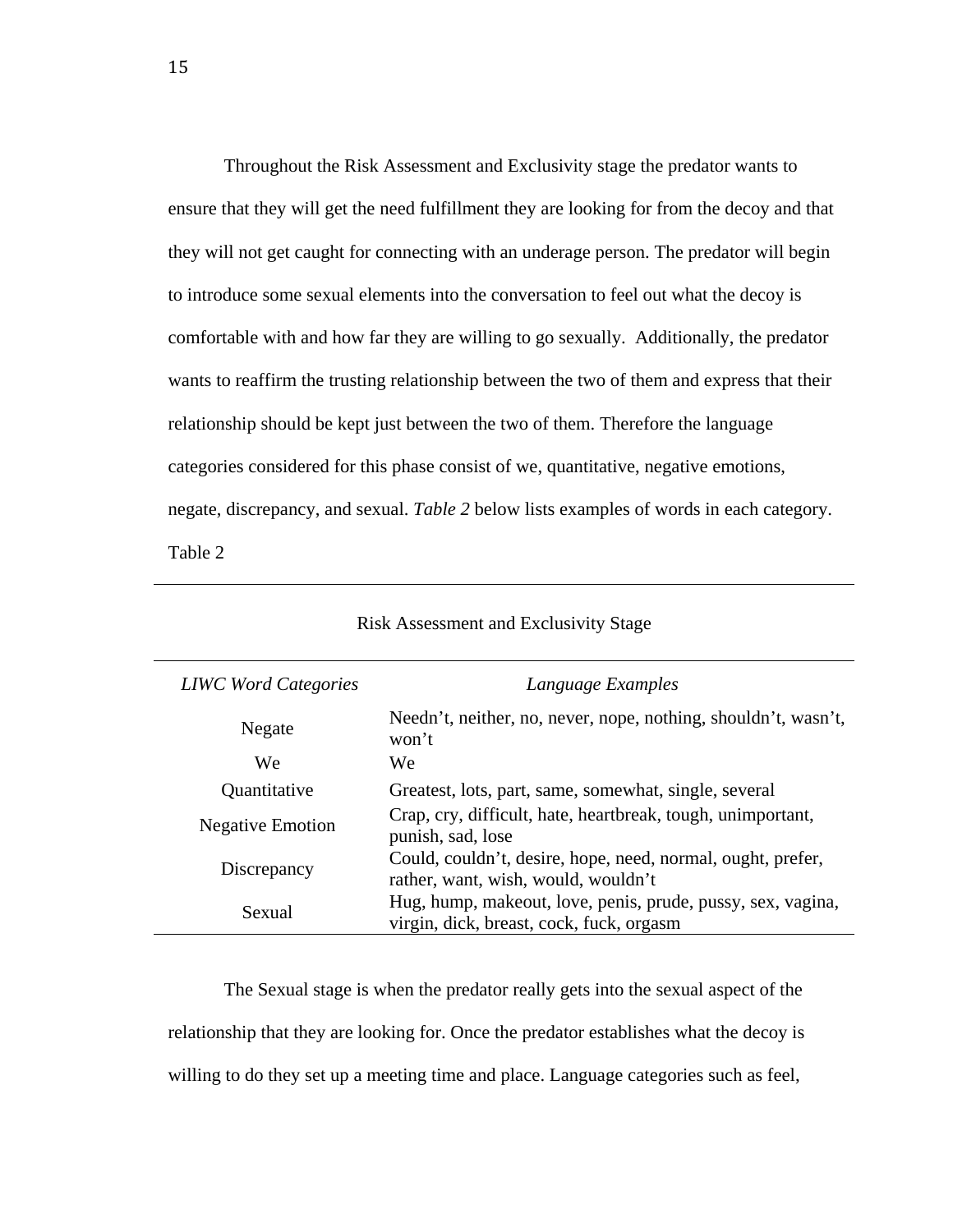biology, body, health, time, motion, space, and relative are all relevant to the conversation throughout this stage. Even though this is the sexual stage, the sexual language category is excluded from analysis because by this stage the predator has already discussed general sexual things with the decoy. Instead, during this stage the predator is more concerned with specific details about what they will do with the decoy, which is why the feel, biology, body categories are used. *Table 3* shows several words used in each of these categories.

Table 3

| <b>Sexual Stage</b>         |                                                                                                                     |  |  |  |
|-----------------------------|---------------------------------------------------------------------------------------------------------------------|--|--|--|
| <b>LIWC</b> Word Categories | Language Examples                                                                                                   |  |  |  |
| Feel                        | Caress, feel, grab, hot, rough, rub, squeeze, touch, wet                                                            |  |  |  |
| <b>Biology</b>              | Erection, jizz, sex, foreplay, nipple, fucked, hug, condom                                                          |  |  |  |
| <b>Body</b>                 | Anal, ass, breast, chest, cock, dick, pussy, horny, tit, vagina                                                     |  |  |  |
| Time                        | After, anytime, date, early, evening, fast, hurry,<br>immediately, whenever, today, tomorrow, tonight, soon,<br>now |  |  |  |
| Motion                      | Appear, arrive, car, change, coming, drive, go, going,<br>leaving, visit                                            |  |  |  |
| Space                       | Anywhere, around, near, everywhere, street, map, where                                                              |  |  |  |
| Relative                    | Anytime, city, close, far, heading, rush, whenever, weekend                                                         |  |  |  |
|                             |                                                                                                                     |  |  |  |

# *Results*

The data analysis followed a multi-level approach, in which each of the three

stages of the predator's conversation with their victim was nested within predator using

the MIXED model in SPSS. Three models were computed, one for each language type

(friendship/relationship related terms, assessment/exclusivity related terms, sexual terms)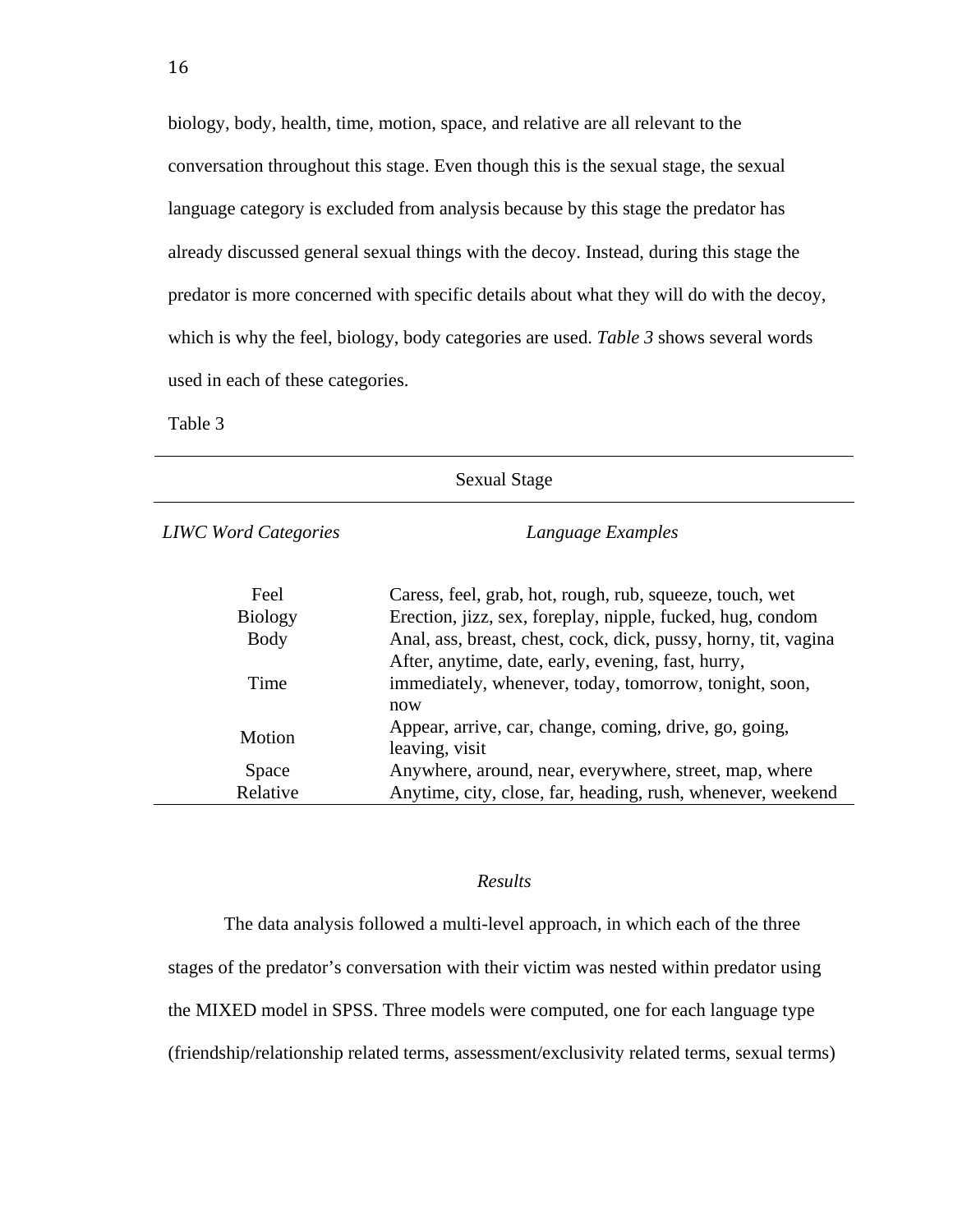entered as the dependent variable and stage in the grooming process entered as the independent variable. Descriptive statistics are presented in Table 4.

 The first hypothesis was that friendship/relationship related terms should be used by predators most often in the first stage of the interaction with the victim as they seek to build up the relationship. This was the case,  $F(2,84) = 3.50$ ,  $p < .05$ . Pairwise comparisons testing the difference between stage 1 and the other two stages revealed that stage 1 transcripts had significantly more friendship and relationship terms than either stage 2 ( $p = .08$ ) and stage 3 ( $p = .01$ ).

The following is one example of a predator (texassailor04) using friendship and relationship terms in the first stage:

"texassailor04: so what you do this past summer texassailor04: you ready for school lori\_luvs\_puppies: lol ya i liek skool most of da time texassailor04: so what grade you going to lori\_luvs\_puppies: 8 texassailor04: dam that kool texassailor04: best time to be in jr high"

 The next hypothesis was that the second stage would involve more terms related to assessing the risk and building an exclusive relationship with the victim than stages 1 or 2. The model revealed a significant effect across the stages,  $F(2,210.7) = 6.93$ ,  $p <$ .05, however, the pairwise comparisons only partially support the hypothesis. Stage 2 significantly involved more risk assessment and exclusivity terms than stage  $1 (p = .007)$ as predicted, but the difference between stage 2 and 3 did not achieve significance ( $p =$ .39), suggesting that stage 2 and 3 transcripts had approximately the same number of words related to risk assessment and exclusivity.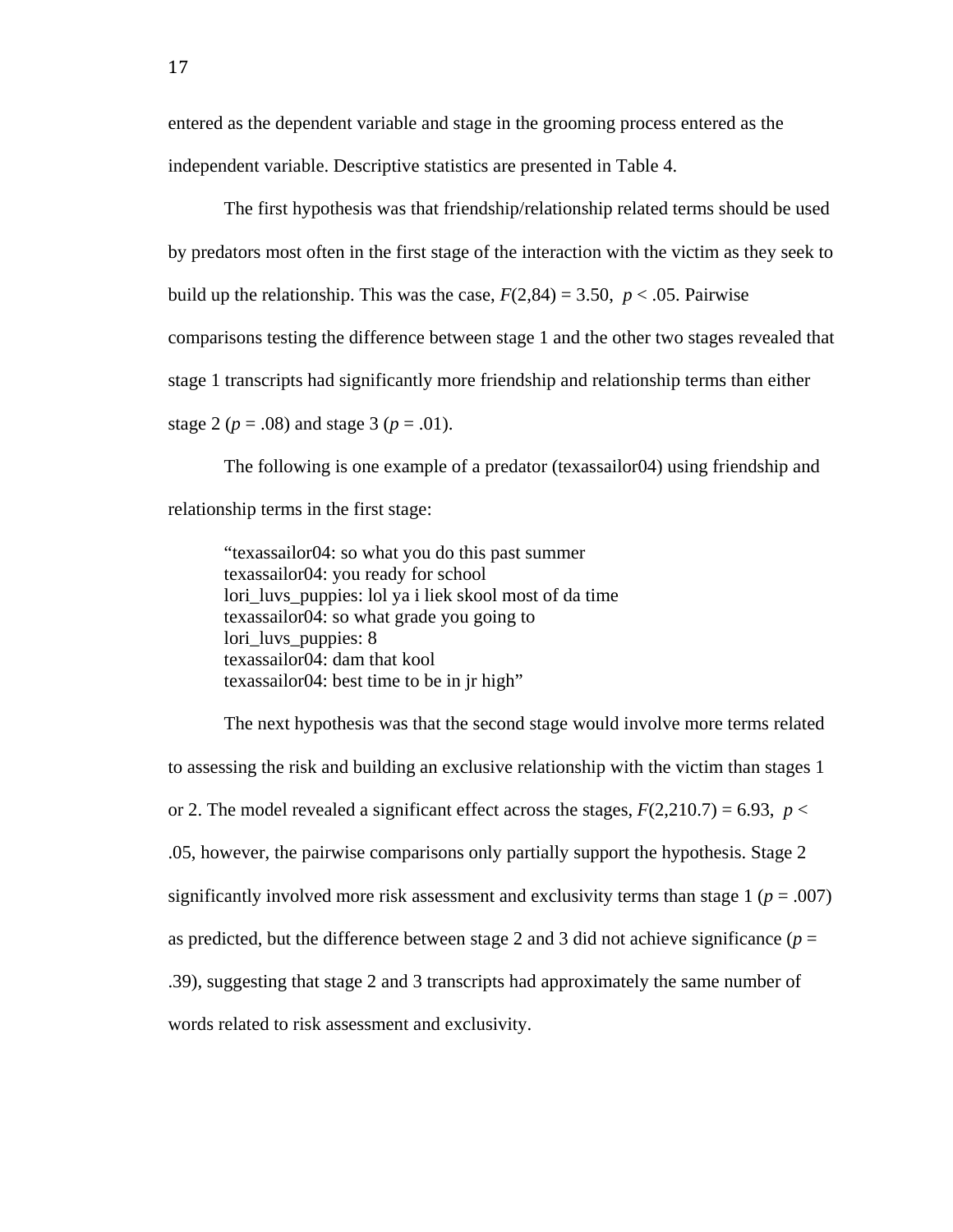Below is an example of a predator (wellhungnwky) using risk assessment and

exclusivity terms:

 "wellhungnwky : is anybody going to bother us tonight? xjonalynx : no xjonalynx : my dad's in iraq wellhungnwky :ok xjonalynx : my mom's on a trip with her bf. (bitch) wellhungnwky : yes i know....hehe wellhungnwky : do u have any family that comes over? xjonalynx : no, we just moved here xjonalynx : we don't have family here"

The last hypothesis predicted that the third stage would involve more terms

related to sex and arranging physical sex than the previous stages. This was the case,

 $F(2,208.3) = 4.38$ ,  $p = .01$ . Pairwise comparisons revealed that stage 3 transcripts

involved more sex and arranging sex terms than either the first  $(p = .01)$  or second stage

 $(p=.01)$ .

Below is one example of a predator (aticloose) arranging a meeting for physical

sex in the third stage:

"aticloose : so call me tomorrow by 3 to let me know for sure if we are meeting. k? jerri\_lee\_ann : u can come on over at 6 aticloose : I would rather pick u up just in case someone comes home aticloose :that would be bad jerri\_lee\_ann :mom is gone for a couple days jerri\_lee\_ann : just me and her aticloose :where am I coming to jerri\_lee\_ann :my house aticloose : address silly jerri\_lee\_ann: giggle jerri\_lee\_ann :ok jerri\_lee\_ann : \*edited out address\* aticloose : u should answer the door topless"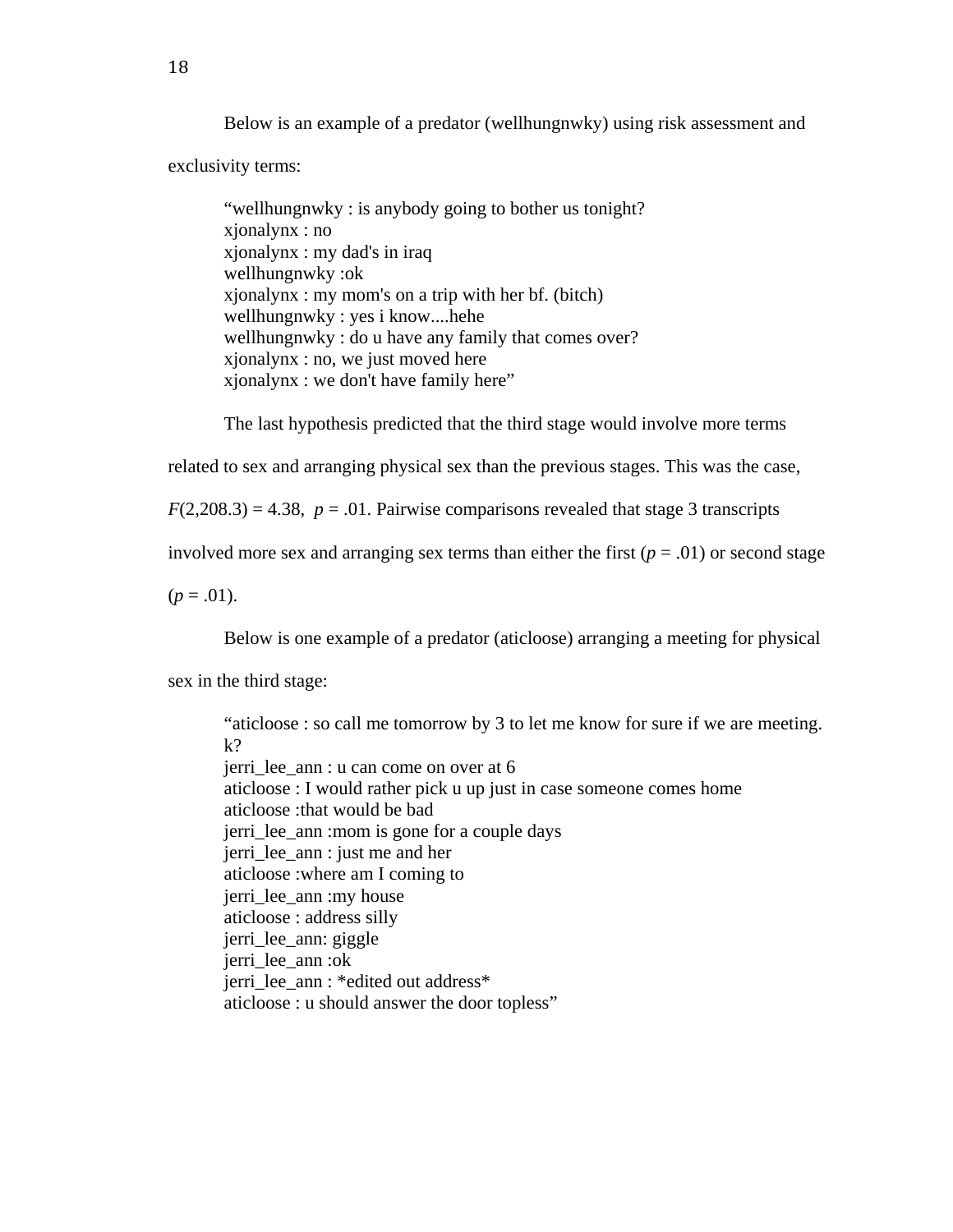Taken together, these data reveal that the hypotheses were generally supported.

The implications of the data are discussed below.

| Table 4                                                |                         |                        |                   |
|--------------------------------------------------------|-------------------------|------------------------|-------------------|
| Language Type                                          |                         | Stage                  |                   |
|                                                        |                         | Stage 2                |                   |
|                                                        | Stage 1                 | Risk                   | Stage 3           |
|                                                        | Friendship/Relationship | Assessment/Exclusivity | Sexual            |
|                                                        | M(SE)                   | M(SE)                  | M(SE)             |
| Friendship/Relationship<br>related terms               | 28.341<br>(1.411)       | 26.594<br>(1.411)      | 25.831<br>(1.411) |
| <b>Risk</b><br>Assessment/Exclusivity<br>related terms | 10.149<br>(.443)        | 11.387<br>(.443)       | 10.372<br>(.443)  |
| Sexual contact related<br>terms                        | 32.184<br>(1.368)       | 31.479<br>(1.368)      | 34.689<br>(1.368) |

## *Discussion*

# *Assessment of research methods*

The current work examined whether convicted online predators speak in a way that is identifiable based on the stages of grooming theory as applied by a computerized text analysis approach. Overall, the data suggests that grooming patterns are identifiable in the language of predators. Recall that O'Connell (2003) postulates several stages in the grooming process.

First the predator will engage in the friendship and relationship forming stage. This stage is when the predator first initiates contact and tries to establish an element of trust with the victim (O'Connell, 2003). Throughout the friendship and relationship forming stage the predators will seek out information about the victim's family, friends,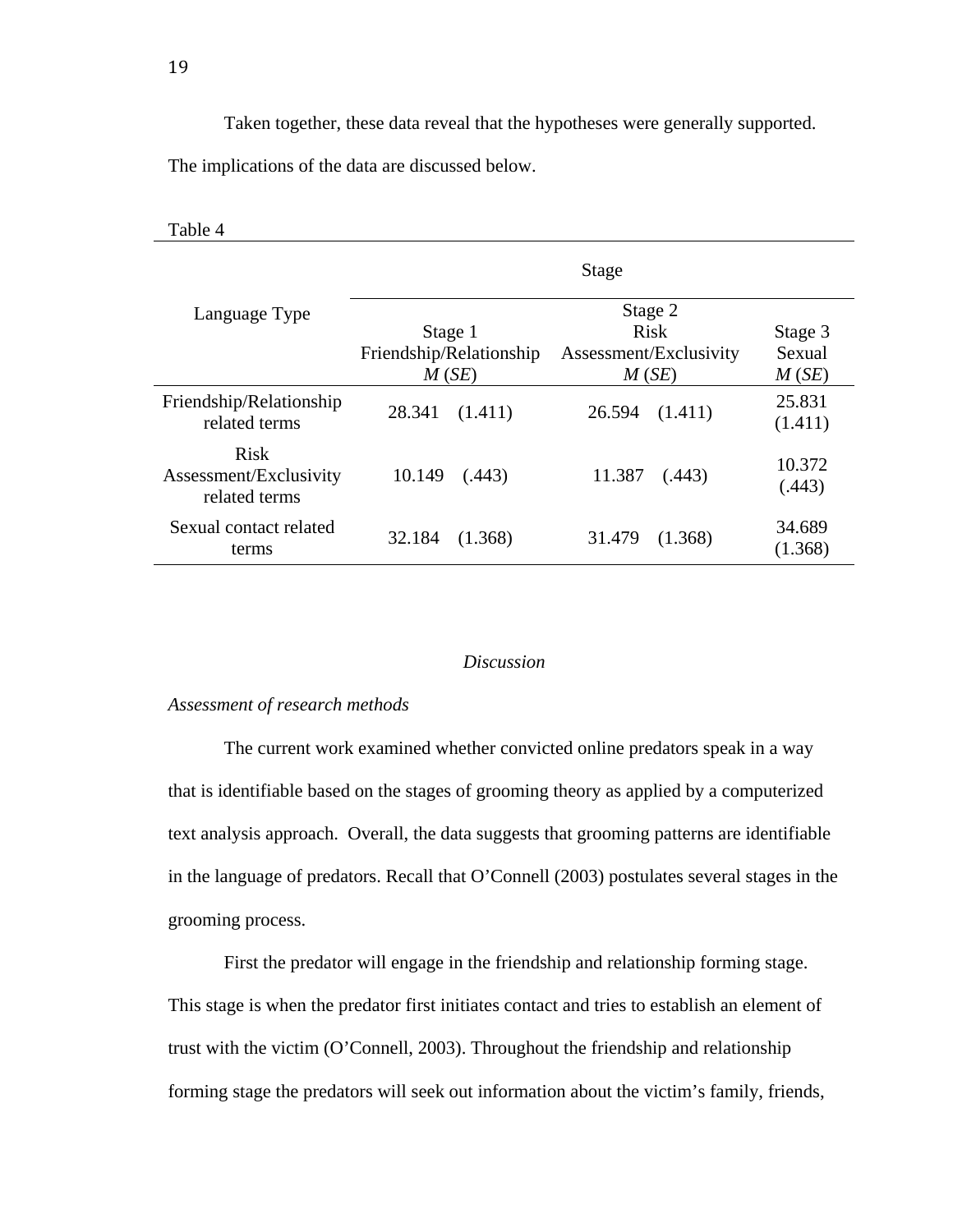and social life. The results of this study reveal that throughout the first stage of the grooming process predators use more words relating to family (mom, dad, sister), friends (friend, boyfriend), social life (party, outsider, fight, date), home (bedroom, family, neighbors), work (school, homework), leisure (sports, hangout, television), etc., than they do throughout the second and third stages.

The second grooming stage, risk assessment and exclusivity, is when the predator establishes the need fulfillment they are looking for from the victim. The predator wants to ensure that the victim will provide them with sexual acts, and thus the predator will introduce sex into the conversation. In addition to need fulfillment, during the second stage the predator needs to make sure that the victim will not reveal their relationship to anyone else (O'Connell, 2003). This is for the predator's peace of mind, knowing that they will not get caught for soliciting a child. The current research shows results consistent with what grooming theory suggests; predators use more sexual words (hug, hump, makeout, love, penis), negative emotion terms (crap, cry, difficult, hate, heartbreak), and discrepancy words (couldn't, desire, hope, need, wouldn't) throughout the second stage compared to the first stage. The second stage did not significantly differ from the third stage on this language dimension. This is perhaps not surprising given the overlap on sexually related content predicted in both stages. The predator introduces sex into the conversation during the second stage and continues throughout the rest of the conversation.

The sexual stage is the final phase of grooming. It is at this point, when the predator feels that the victim is willing to engage in sexual acts, that the conversation turns to the specific sexual favors the predator wants and how to arrange a meeting to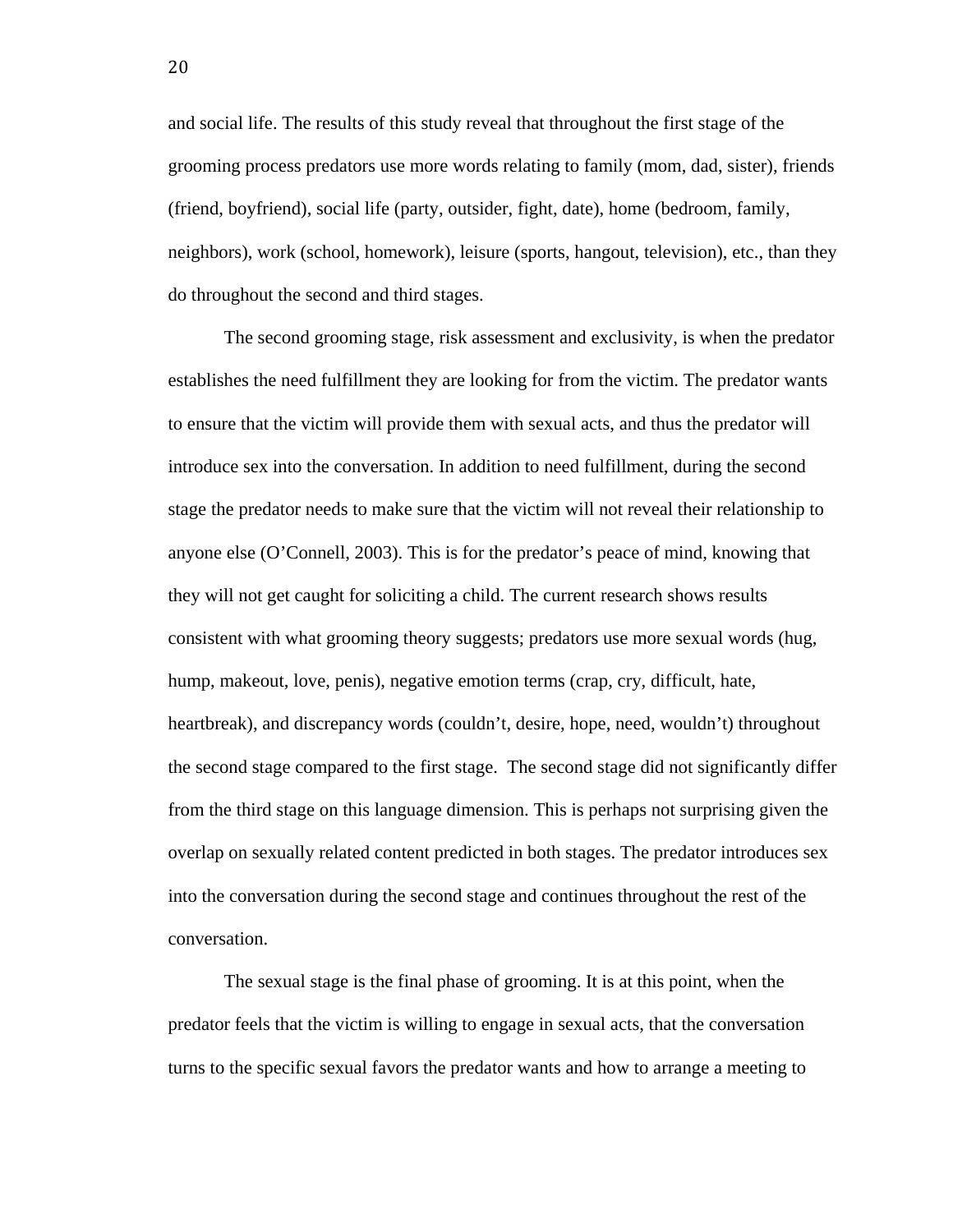accomplish them (O'Connell, 2003). In an online context, the predator needs to also arrange a face-to-face meeting in hopes of actually physically engaging in sexual acts with the victim. If the predator does not establish a meeting with the victim the entire grooming process will not result in the need fulfillment that the predator was seeking. Consistent with this, the results of this research show that the predators use the most language relating to body (breast, cock, pussy), feel (caress, feel, grab, rub), motion (coming, drive, arrive), space (near, everywhere, street), and time (close, far, heading, rush) during the final stage of grooming.

## *Research Contributions*

This analysis, using rough estimates of the different stages of grooming throughout the transcripts, shows clear and significant patterns in predator chatspeak. This method represents an estimate of the language patterns used by predators because transcripts were split into three equal pieces to represent the stages of grooming. However, the stages of grooming vary in length depending on each predator's motives, so splitting the files equally into thirds may not be the most accurate way to identify the stages. Despite this rather simplistic method, grooming stages were evident as predicted across the three sections of the transcripts. Clearly, the advantages of this method are that it can be done quickly and can reveal patterns expected.

This research contributes to the previous literature by using a novel linguistic analysis approach. Previous work has speculated that predators speak in an identifiable way based on grooming theory, but has not used linguistic analysis to identify these patterns (Craven, 2006). Along with O'Connell's stages of grooming, Craven (2006) hypothesizes that predators use different types of language in order to physically and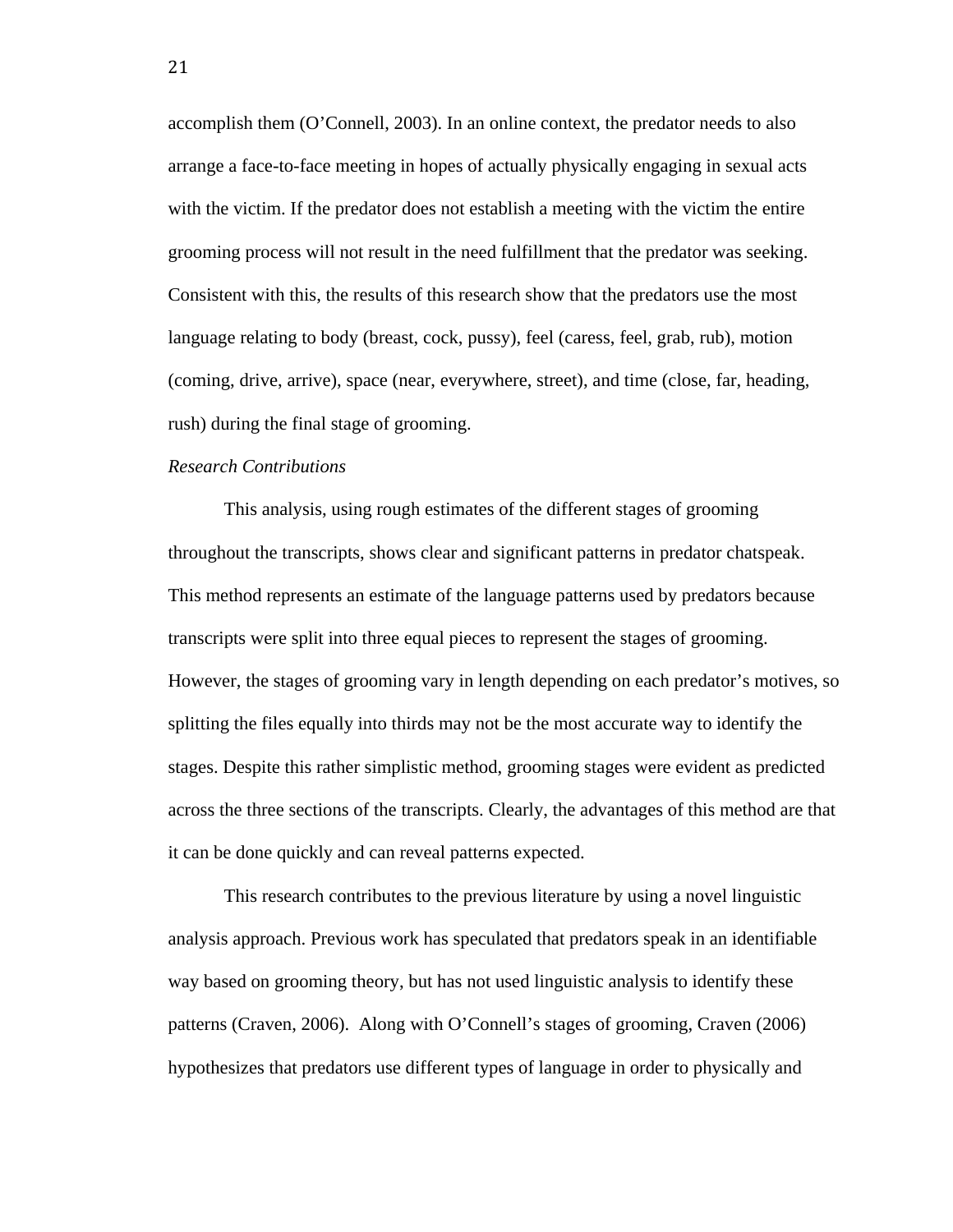psychologically groom victims. Physically grooming the victim involves gradually sexualizing the relationship. Craven (2006) suggests that while physically grooming predators introduce various sex terms and phrase the discussion as an education lesson. Psychological grooming consists of convincing the victim that it is normal for the two of them to engage in a sexual relationship, but that it must remain a secret between the two of them. Throughout psychological grooming Craven (2006) implies that predators use language that creates an element of trust and fear in the victim. Through the use of actual transcripts of convicted online predators, this study has been able to provide evidence of grooming theory and show that predators do in fact use different language throughout the different grooming stages, which is consistent with what previous work predicts (O'Connell, 2003) (Craven, 2006).

#### *Practical Implications*

 The results of this study suggest that it may be possible to help keep children safe as they interact online by educating them about the grooming process and the types of language predators use when they are engaging in grooming. In 2003 a study used a survey to test how many adolescents had developed close relationships online. The age groups that expressed having closest relationships online were 13 to 17-year-olds. In fact, 25% of 15-year-olds, 16% of 14-year-olds, and 12% of 13-year-olds revealed such online relationships (Wolak, Mitchell, & Finkelhor, 2003). Moreover, even though the percentage is significantly less, 5% of 10 to 12-year-olds also reported forming close relationships online. These numbers reveal that millions of adolescents are forming relationships with strangers online. Although most of these relationships do not result in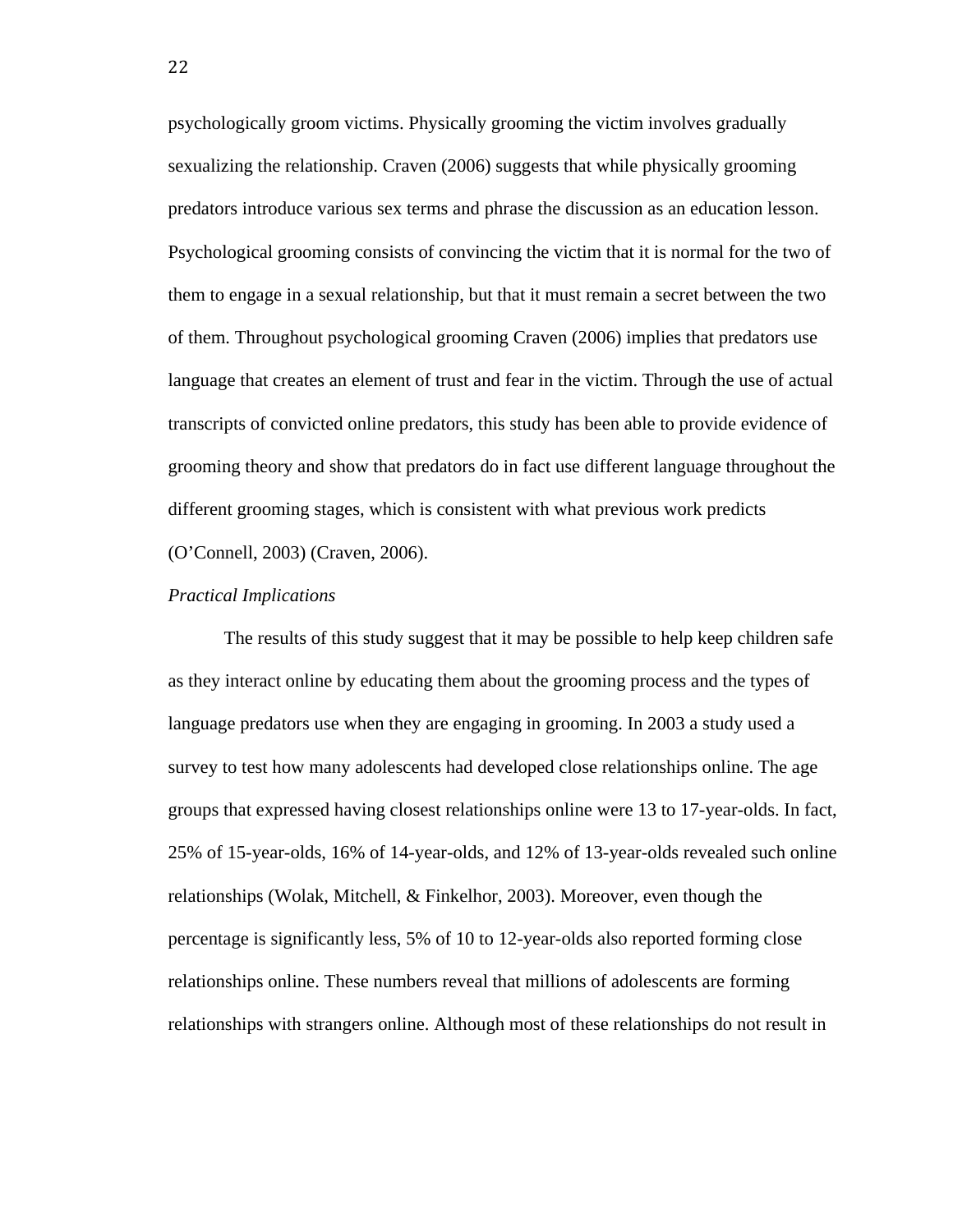sexual predation, online sexual predators are becoming more of a problem and children need to know how to protect themselves.

 In order for adolescents to know how to protect themselves they must be educated about the dangers of interacting with strangers online. An educational program that teaches middle school children about online dangers and how to safely use the Internet is a way to do this. The findings from this study can be adapted to help create educational materials that inform children about online grooming and the different types of language that predators use when engaging in the different stages. Furthermore, the results from the current study can be used potentially to generate a schema of predator language for law enforcement to use when trying to identify and catch predators online. This material should include examples of coded transcripts that embody the language used in the different stages of grooming so that even those unfamiliar with grooming will be able to understand the theory and identify online users participating in it.

#### *Limitations*

 One of the obstacles in completing this research is deciding how to identify the different stages of grooming throughout each of the predator transcripts. For the purposes of this study, the transcripts were split equally into three parts based on word count. This was a rough way of identifying the three stages of grooming. This method was successful in that it did reveal the results expected for each of the stages; however, hand coding would be a more precise way of identifying the three stages. In order to hand code each of the stages, trained coders would comb each transcript looking for clear changes in the language and direction of the conversation based on what grooming theory suggests one would expect to see in each stage. Using the hand-coded transcripts will be a better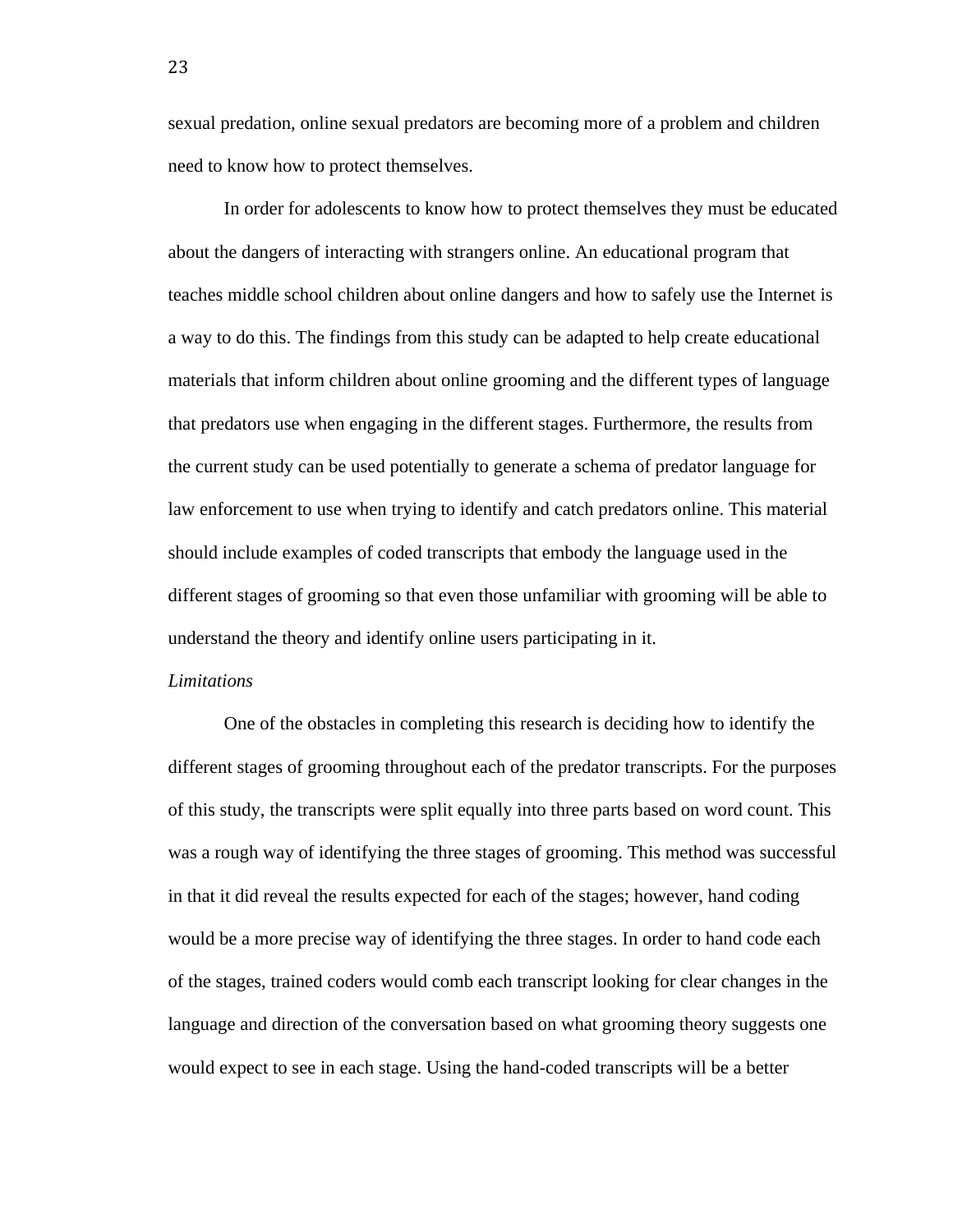representation of the actual grooming stages and in turn provide even more insight to the types of language predators use.

 A second limitation that this analysis presents is that LIWC only recognizes the spelling of words that are in its dictionary. In almost all transcripts words are spelled wrong and net speak (ie. Lol, haha, btw) is used. These misspelling and Internet lingo are not recognized by LIWC and may skew the analysis. In order to alleviate this potential problem, trained coders will have to read through each transcript and correct any words that are spelled wrong, as well as write out all abbreviations and change any Internet lingo into plain English. Completing this process takes a great deal of time and will be something to consider in further work.

### *Future Studies*

 Future work in this area may consider hand coding each of the transcripts to identify the different stages of grooming as well as correct any misspellings and net speak. This will guarantee a closer analysis of predator language and whether or not they speak in congruence with what grooming theory suggests.

 In addition to re-examining the analysis method, it would be advantageous to explore the decoys' roles in the conversations. One question that would be interesting to explore is if the decoys actually speak like the underage individuals they are masquerading as. Pennebaker & Stone (2003) conducted a study that shows that people identifiably speak differently throughout their lifespan. Based on their findings the adult decoys should generally speak differently than an adolescent. Thus, it is important to discover if the decoys are doing a good job portraying the underage individuals. If they are not speaking like a typical adolescent, it may be the case that the predator is aware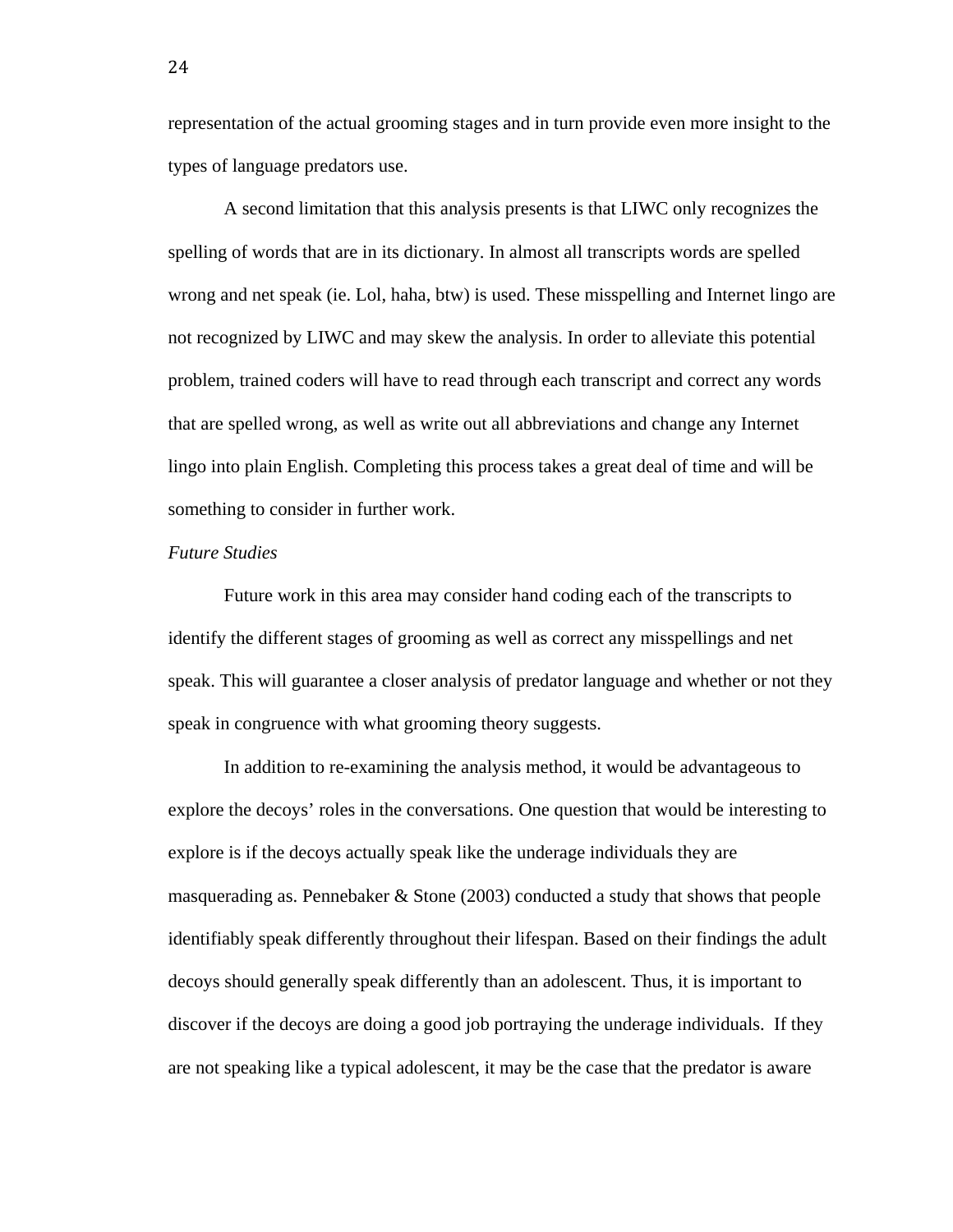that the decoy is an adult whose fantasy may be pretending to be a child and so they go along with it. Due to a lack of a control group of adolescent chat transcripts this aspect could not be considered in this analysis, but in the future it is something to take into account. Furthermore, when reviewing the decoy transcripts it would also be interesting to consider the decoys' role in the conversations. For instance, is the topic of sex consistently brought up or do they just react to the predator when they bring it up? Also, do they push the element of a face-to-face meeting or do they let the predator do this? The decoys are trying to do a noble thing by helping to catch predators and protect children online; however, intentionally or unintentionally there may be some elements of entrapment involved. If the decoys' sole purpose is to catch predators, their language may be phrased in a way that elicits the types of responses from the predators that they will be able to use to convict them.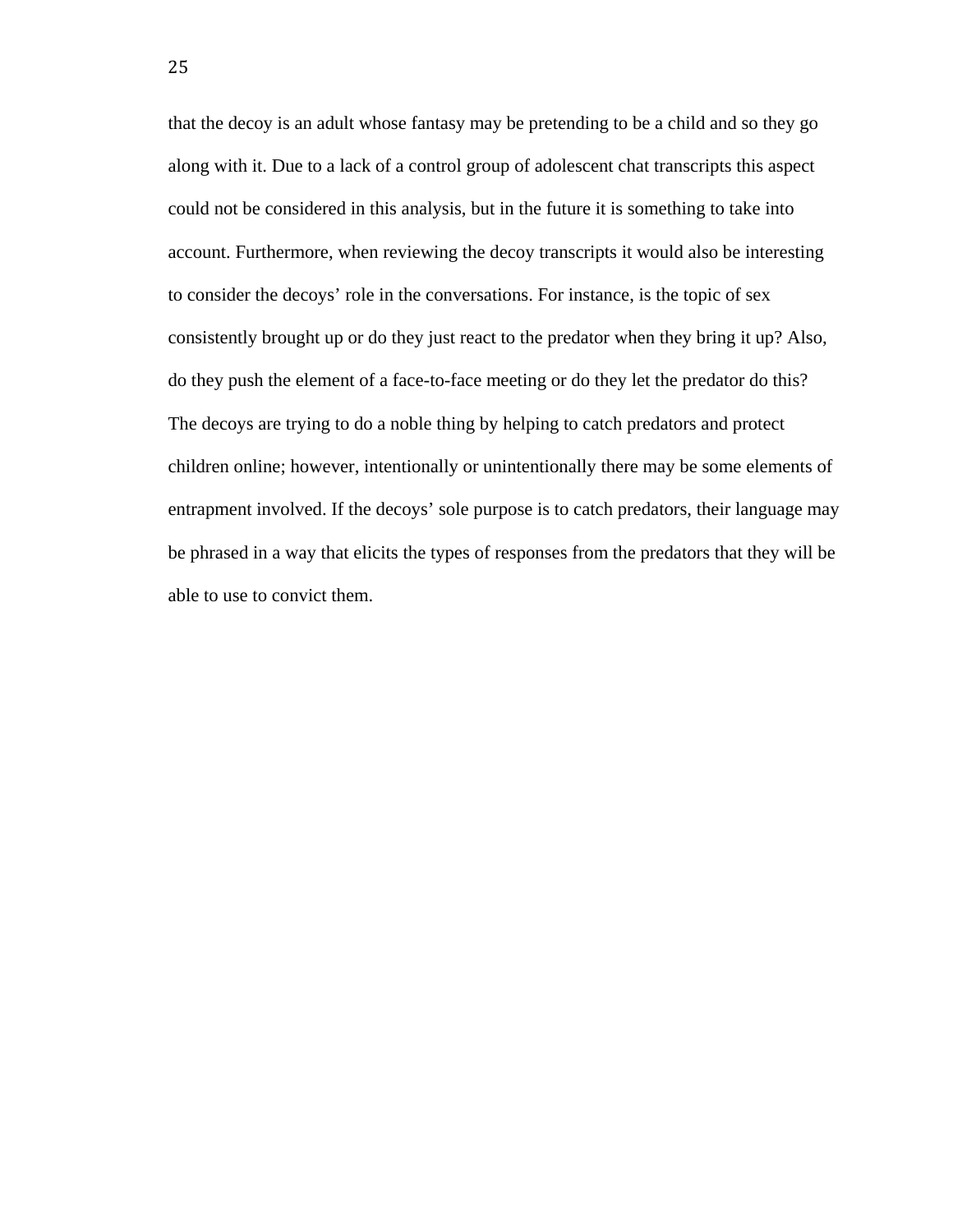### References

Craven, S., Brown, S., & Gilchrist, E. (2006). Sexual grooming of children: Review of literature and theoretical considerations. *Journal of Sexual Aggression*, 12(3), 287-299.

Dombrowski, Stefan C.; LeMasney, John W.; Ahia, C. Emmanuel; Dickson, Shannon A. (2004). Protecting Children From Online Sexual Predators: Technological, Psychoeducational, and Legal Considerations. *Professional Psychology: Research and Practice,* Vol 35(1), Feb 2004, 65-73.

Finkelhor, D., Mitchell, K., & Wolak, J. (2001). *Department of justice fact sheet: Highlights of the youth internet safety survey* No. #4). Washington D.C.: U.S. Department of Justice.

Gillespie, A. (2004). ''Grooming'': definitions and the law. *New Law Journal*.

- Hancock, J.T., Woodworth, & Porter (in press). The musings of murderers: The language of the psychopathic murderer.
- Harms, C.M. (2007). Operational definition and coding scheme. *Sex Offender Law Report,* 8(1), 2-12.
- Harms, C.M. (2007). Information-seeking tactics in social networking websites. *Sex Offender Law Report*, 8(4), 49-60.
- Howitt, D. (1995). *Paedophiles and Sexual Offences Against Children* . Oxford, UK: John Wiley and Sons.
- Mitchell, K., Finkelhor, D., & Wolak, J. (2001). Risk factors for and impact of online sexual solicitation of youth. *The Journal of the American Medical Association, 285*(23), 3011-3014.